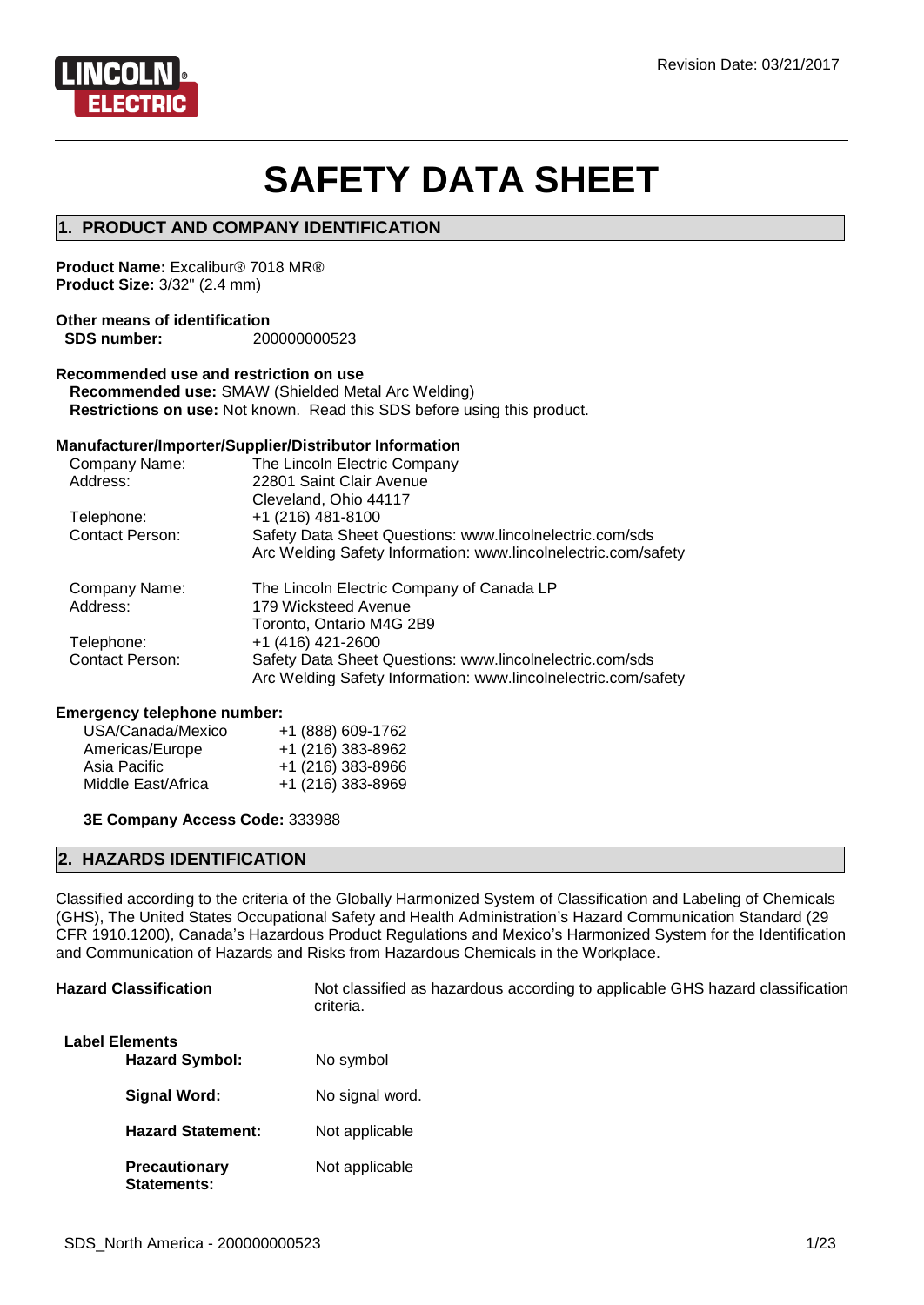

| Other hazards which do not<br>result in GHS classification: | Electrical Shock can kill. If welding must be performed in damp locations or<br>with wet clothing, on metal structures or when in cramped positions such as<br>sitting, kneeling or lying, or if there is a high risk of unavoidable or<br>accidental contact with work piece, use the following equipment:<br>Semiautomatic DC Welder, DC Manual (Stick) Welder, or AC Welder with<br>Reduced Voltage Control. |  |
|-------------------------------------------------------------|-----------------------------------------------------------------------------------------------------------------------------------------------------------------------------------------------------------------------------------------------------------------------------------------------------------------------------------------------------------------------------------------------------------------|--|
|                                                             | Arc rays can injure eyes and burn skin. Welding arc and sparks can ignite<br>combustibles and flammable materials. Overexposure to welding fumes<br>and gases can be hazardous. Read and understand the manufacturer's<br>instructions, Safety Data Sheets and the precautionary labels before using<br>this product. Refer to Section 8.                                                                       |  |
| Substance(s) formed under the<br>conditions of use:         | The welding fume produced from this welding electrode may contain the<br>following constituent(s) and/or their complex metallic oxides as well as solid<br>particles or other constituents from the consumables, base metal, or base<br>metal coating not listed below.                                                                                                                                         |  |

| <b>Chemical Identity</b> | CAS-No.    |
|--------------------------|------------|
| Carbon dioxide           | 124-38-9   |
| Carbon monoxide          | 630-08-0   |
| Nitrogen dioxide         | 10102-44-0 |
| Ozone                    | 10028-15-6 |
| Manganese                | 7439-96-5  |

# **3. COMPOSITION / INFORMATION ON INGREDIENTS**

#### **Reportable Hazardous Ingredients**

#### **Mixtures**

| <b>Chemical Identity</b>             | <b>CAS number</b> | Content in percent (%)* |
|--------------------------------------|-------------------|-------------------------|
| Iron                                 | 7439-89-6         | $50 - 100\%$            |
| Limestone                            | 1317-65-3         | $10 - 20%$              |
| Fluorides (as F)                     | 16984-48-8        | $1 - 5\%$               |
| Titanium dioxide                     | 13463-67-7        | $1 - 5%$                |
| Manganese                            | 7439-96-5         | $1 - 5%$                |
| Zircon                               | 14940-68-2        | $1 - 5%$                |
| Sodium silicate                      | 1344-09-8         | $1 - 5%$                |
| Potassium silicate                   | 1312-76-1         | $1 - 5\%$               |
| Silicon                              | 7440-21-3         | $1 - 5%$                |
| Quartz                               | 14808-60-7        | $0.1 - 1\%$             |
| Hydroxyethyl cellulose               | 9004-62-0         | $0.1 - 1\%$             |
| Carboxymethyl cellulose, sodium salt | 9004-32-4         | $0.1 - 1\%$             |
| Kaolin                               | 1332-58-7         | $0.1 - 1\%$             |
| Lithium oxide                        | 12057-24-8        | $0.1 - 1\%$             |

\* All concentrations are percent by weight unless ingredient is a gas. Gas concentrations are in percent by volume.

**Composition Comments:** The term "Hazardous Ingredients" should be interpreted as a term defined in Hazard Communication standards and does not necessarily imply the existence of a welding hazard. The product may contain additional nonhazardous ingredients or may form additional compounds under the condition of use. Refer to Sections 2 and 8 for more information.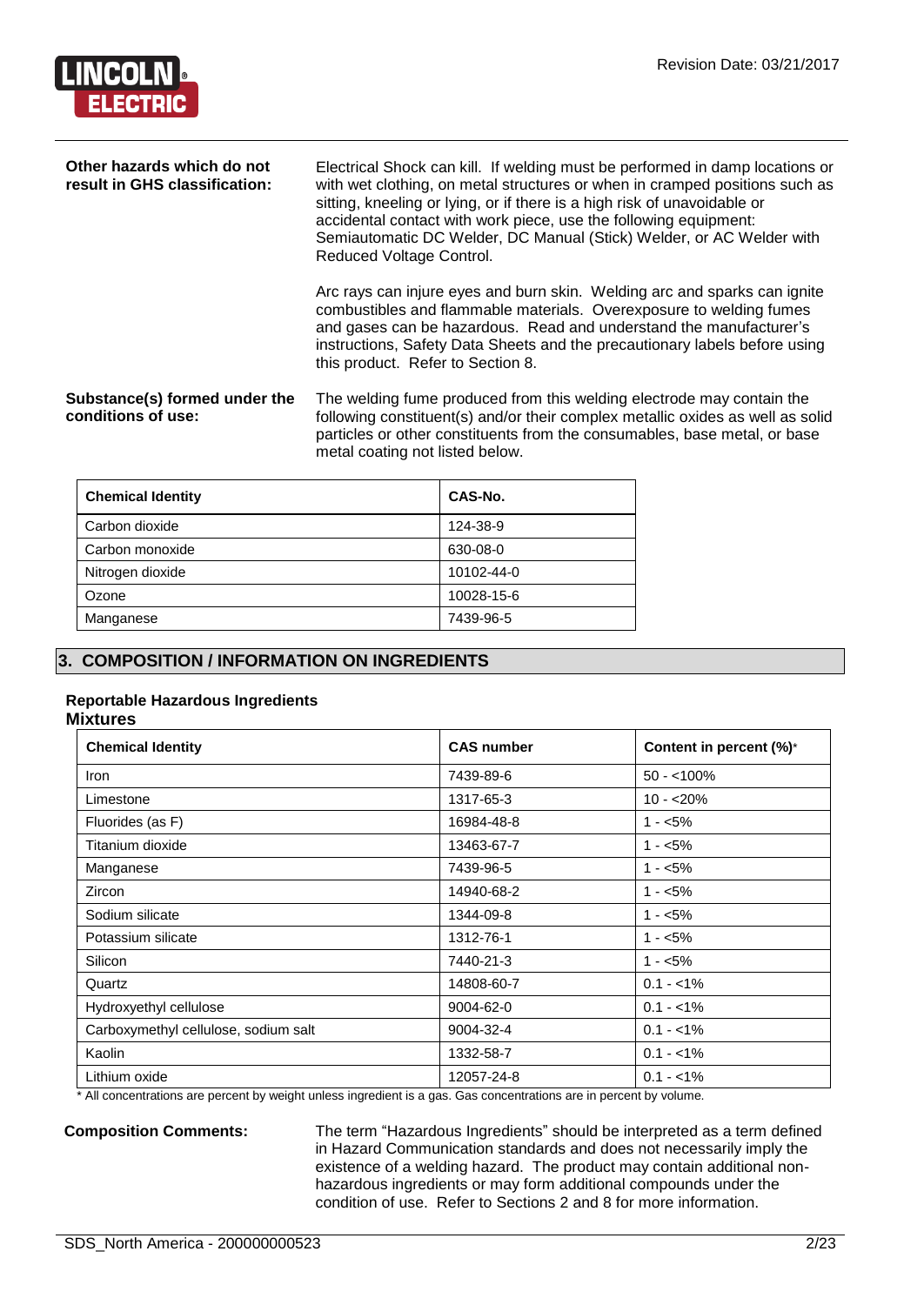

#### **4. FIRST AID MEASURES**

| Ingestion:                                                             | Unlikely due to form of product, except for granular materials. Avoid hand,<br>clothing, food, and drink contact with metal fume or powder which can<br>cause ingestion of particulate during hand to mouth activities such as<br>drinking, eating, smoking, etc. If ingested, do not induce vomiting. Contact<br>a poison control center. Unless the poison control center advises<br>otherwise, wash out mouth thoroughly with water. If symptoms develop,<br>seek medical attention at once.                                                                     |
|------------------------------------------------------------------------|---------------------------------------------------------------------------------------------------------------------------------------------------------------------------------------------------------------------------------------------------------------------------------------------------------------------------------------------------------------------------------------------------------------------------------------------------------------------------------------------------------------------------------------------------------------------|
| Inhalation:                                                            | Move to fresh air if breathing is difficult. If breathing has stopped, perform<br>artificial respiration and obtain medical assistance at once.                                                                                                                                                                                                                                                                                                                                                                                                                     |
| <b>Skin Contact:</b>                                                   | Remove contaminated clothing and wash the skin thoroughly with soap and<br>water. For reddened or blistered skin, or thermal burns, obtain medical<br>assistance at once.                                                                                                                                                                                                                                                                                                                                                                                           |
| Eye contact:                                                           | Dust or fume from this product should be flushed from the eyes with<br>copious amounts of clean, tepid water until transported to an emergency<br>medical facility. Do not allow victim to rub or keep eyes tightly closed.<br>Obtain medical assistance at once.                                                                                                                                                                                                                                                                                                   |
|                                                                        | Arc rays can injure eyes. If exposed to arc rays, move victim to dark room,<br>remove contact lenses as necessary for treatment, cover eyes with a<br>padded dressing and rest. Obtain medical assistance if symptoms persist.                                                                                                                                                                                                                                                                                                                                      |
| Most important symptoms/effects, acute and delayed<br><b>Symptoms:</b> | Short-term (acute) overexposure to fumes and gases from welding and<br>allied processes may result in discomfort such as metal fume fever,<br>dizziness, nausea, or dryness or irritation of nose, throat, or eyes. May<br>aggravate pre-existing respiratory problems (e.g. asthma, emphysema).<br>Long-term (chronic) overexposure to fumes and gases from welding and<br>allied processes can lead to siderosis (iron deposits in lung), central<br>nervous system effects, bronchitis and other pulmonary effects. Refer to<br>Section 11 for more information. |
| Hazards:                                                               | Welding and allied process hazards are complex and may include physical<br>and health hazards such as but not limited to electric shock, physical<br>strains, radiation burns (eye flash), thermal burns due to hot metal or<br>spatter and potential health effects of overexposure to welding fume or<br>dust. Refer to Section 11 for more information.                                                                                                                                                                                                          |
| Treatment:                                                             | Indication of immediate medical attention and special treatment needed<br>Treat symptomatically.                                                                                                                                                                                                                                                                                                                                                                                                                                                                    |

#### **5. FIRE-FIGHTING MEASURES**

| <b>General Fire Hazards:</b> | As shipped, this product is nonflammable. However, welding arc and<br>sparks can ignite combustibles and flammable products. Read and<br>understand American National Standard Z49.1, "Safety In Welding, Cutting<br>and Allied Processes" and National Fire Protection Association NFPA 51B,<br>"Standard for Fire Prevention During Welding, Cutting and Other Hot Work"<br>before using this product. |
|------------------------------|----------------------------------------------------------------------------------------------------------------------------------------------------------------------------------------------------------------------------------------------------------------------------------------------------------------------------------------------------------------------------------------------------------|
|------------------------------|----------------------------------------------------------------------------------------------------------------------------------------------------------------------------------------------------------------------------------------------------------------------------------------------------------------------------------------------------------------------------------------------------------|

# **Suitable (and unsuitable) extinguishing media**

**Suitable extinguishing media:** As shipped, the product will not burn. In case of fire in the surroundings: use appropriate extinguishing agent.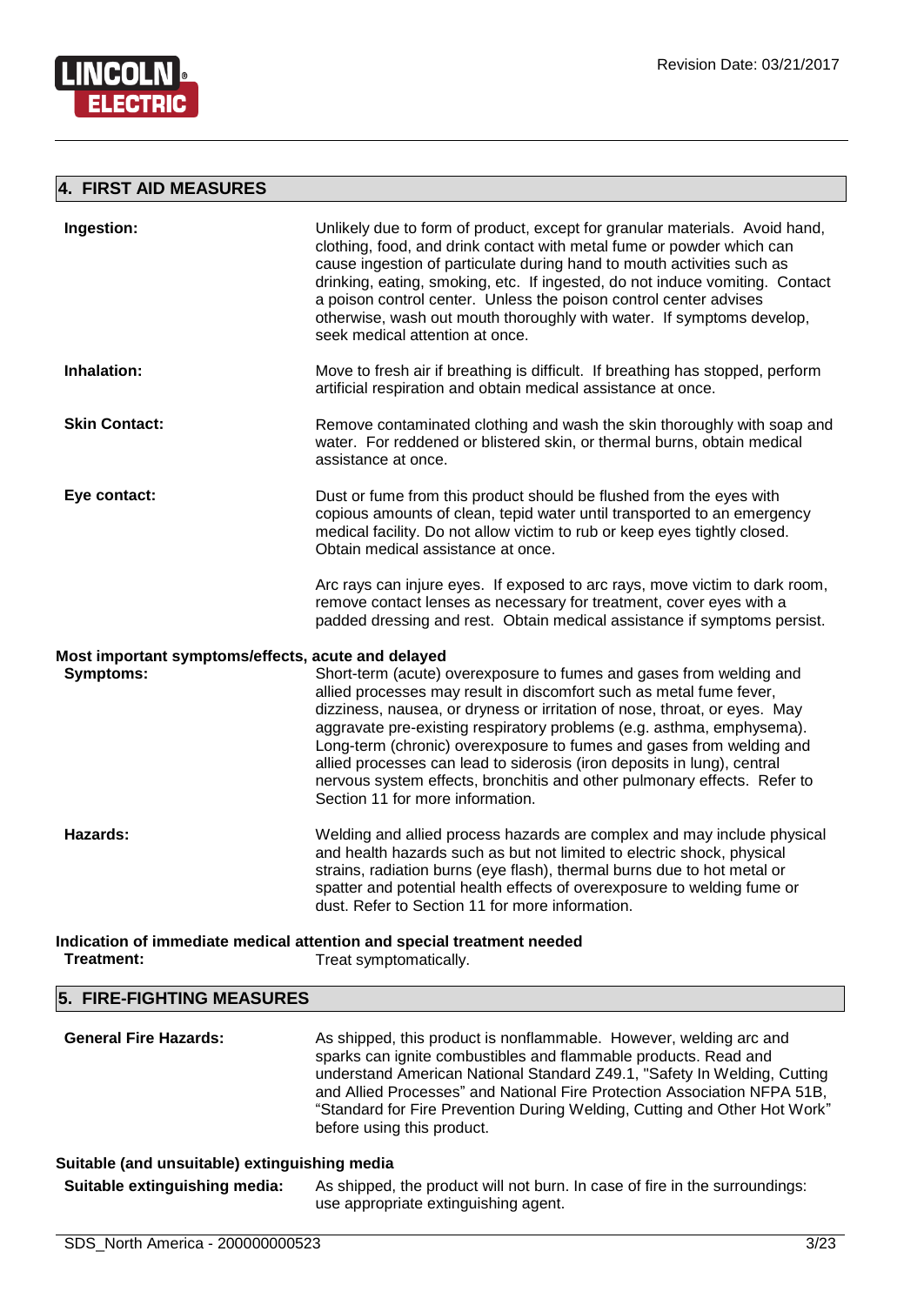

| <b>Unsuitable extinguishing</b><br>media:                                                                    | Do not use water jet as an extinguisher, as this will spread the fire.                                                                                                                                                     |
|--------------------------------------------------------------------------------------------------------------|----------------------------------------------------------------------------------------------------------------------------------------------------------------------------------------------------------------------------|
| Specific hazards arising from<br>the chemical:                                                               | Welding arc and sparks can ignite combustibles and flammable products.                                                                                                                                                     |
| Special protective equipment and precautions for firefighters<br><b>Special fire fighting</b><br>procedures: | Use standard firefighting procedures and consider the hazards of other<br>involved materials.                                                                                                                              |
| Special protective equipment<br>for fire-fighters:                                                           | Selection of respiratory protection for fire fighting: follow the general fire<br>precautions indicated in the workplace. Self-contained breathing apparatus<br>and full protective clothing must be worn in case of fire. |

# **6. ACCIDENTAL RELEASE MEASURES**

| <b>Personal precautions,</b><br>protective equipment and<br>emergency procedures: | If airborne dust and/or fume is present, use adequate engineering controls<br>and, if needed, personal protection to prevent overexposure. Refer to<br>recommendations in Section 8.                                                                                                                                                                |
|-----------------------------------------------------------------------------------|-----------------------------------------------------------------------------------------------------------------------------------------------------------------------------------------------------------------------------------------------------------------------------------------------------------------------------------------------------|
| <b>Methods and material for</b><br>containment and cleaning up:                   | Absorb with sand or other inert absorbent. Stop the flow of material, if this is<br>without risk. Clean up spills immediately, observing precautions in the<br>personal protective equipment in Section 8. Avoid generating dust. Prevent<br>product from entering any drains, sewers or water sources. Refer to<br>Section 13 for proper disposal. |
| <b>Environmental Precautions:</b>                                                 | Avoid release to the environment. Prevent further leakage or spillage if safe<br>to do so. Do not contaminate water sources or sewer. Environmental<br>manager must be informed of all major spillages.                                                                                                                                             |
| 7. HANDLING AND STORAGE                                                           |                                                                                                                                                                                                                                                                                                                                                     |
| <b>Precautions for safe handling:</b>                                             | Prevent formation of dust. Provide appropriate exhaust ventilation at<br>places where dust is formed.                                                                                                                                                                                                                                               |
|                                                                                   | Read and understand the manufacturer's instruction and the precautionary<br>label on the product. Refer to Lincoln Safety Publications at<br>www.lincolnelectric.com/safety. See American National Standard Z49.1,                                                                                                                                  |

"Safety In Welding, Cutting and Allied Processes" published by the American Welding Society, http://pubs.aws.org and OSHA Publication 2206 (29CFR1910), U.S. Government Printing Office, www.gpo.gov.

#### **Conditions for safe storage, including any incompatibilities:** Store in closed original container in a dry place. Store in accordance with local/regional/national regulations. Store away from incompatible materials.

#### **8. EXPOSURE CONTROLS / PERSONAL PROTECTION**

#### **Control Parameters**

**Occupational Exposure Limits: US**

| <b>Chemical Identity</b>            | <b>Type</b> | <b>Exposure Limit Values</b> | <b>Source</b>                                                                     |
|-------------------------------------|-------------|------------------------------|-----------------------------------------------------------------------------------|
| Limestone - Total dust.             | PEL         | $15 \text{ mg/m}$            | US. OSHA Table Z-1 Limits for Air<br>Contaminants (29 CFR 1910.1000) (02<br>2006) |
| Limestone - Respirable<br>fraction. | PEL         | $5 \,\mathrm{mq/m}$ 3        | US. OSHA Table Z-1 Limits for Air<br>Contaminants (29 CFR 1910.1000) (02<br>2006) |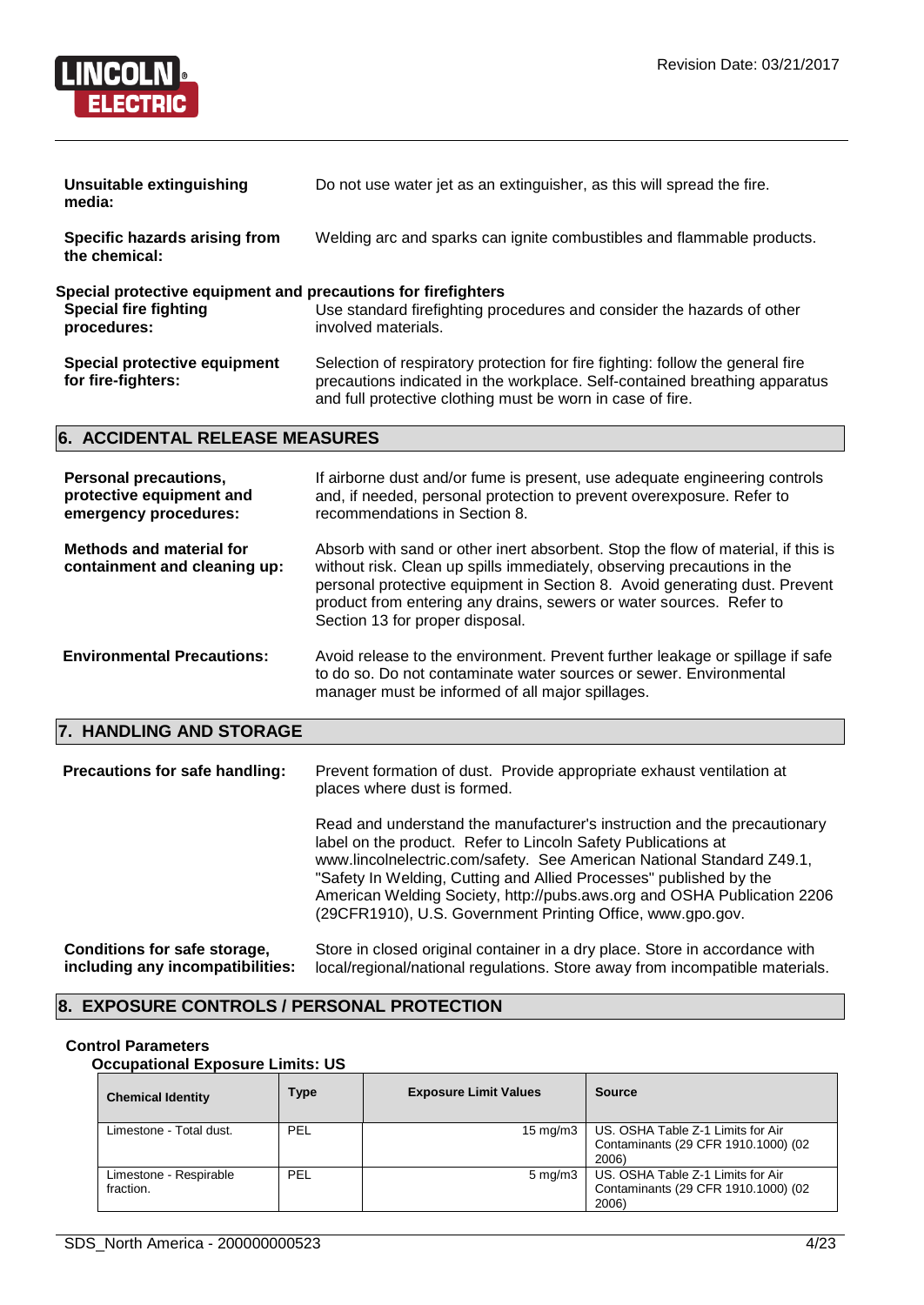

| Limestone - Respirable.                     | <b>REL</b>   | $5$ mg/m $3$                                          | US. NIOSH: Pocket Guide to Chemical<br>Hazards (2005)                              |
|---------------------------------------------|--------------|-------------------------------------------------------|------------------------------------------------------------------------------------|
| Limestone - Total                           | <b>REL</b>   | $10$ mg/m $3$                                         | US. NIOSH: Pocket Guide to Chemical                                                |
| Fluorides (as F) - as F                     | <b>TWA</b>   | $2.5 \text{ mg/m}$                                    | Hazards (2005)<br>US. ACGIH Threshold Limit Values (12                             |
|                                             |              |                                                       | 2010                                                                               |
|                                             | PEL          | $2.5 \text{ mg/m}$ 3                                  | US. OSHA Table Z-1 Limits for Air<br>Contaminants (29 CFR 1910.1000) (02<br>2006)  |
| Fluorides (as F) - Dust.                    | <b>TWA</b>   | $2.5 \text{ mg/m}$ 3                                  | US. OSHA Table Z-2 (29 CFR 1910.1000)<br>(02 2006)                                 |
| Titanium dioxide                            | <b>TWA</b>   | $10 \,\mathrm{mg/m}$                                  | US. ACGIH Threshold Limit Values (12<br>2010)                                      |
| Titanium dioxide - Total dust.              | PEL          | $15 \text{ mg/m}$                                     | US. OSHA Table Z-1 Limits for Air<br>Contaminants (29 CFR 1910.1000) (02<br>2006)  |
| Manganese - Fume. - as Mn                   | Ceiling      | $5 \text{ mg/m}$ 3                                    | US. OSHA Table Z-1 Limits for Air<br>Contaminants (29 CFR 1910.1000) (02<br>2006)  |
|                                             | <b>REL</b>   | 1 $mg/m3$                                             | US. NIOSH: Pocket Guide to Chemical<br>Hazards (2005)                              |
|                                             | <b>STEL</b>  | $3$ mg/m $3$                                          | US. NIOSH: Pocket Guide to Chemical<br>Hazards (2005)                              |
| Manganese - Inhalable<br>fraction. - as Mn  | <b>TWA</b>   | $0.1 \text{ mg/m}$                                    | US. ACGIH Threshold Limit Values (03<br>2014)                                      |
| Manganese - Respirable<br>fraction. - as Mn | <b>TWA</b>   | $0.02$ mg/m3                                          | US. ACGIH Threshold Limit Values (03<br>2014)                                      |
| Zircon - as Zr                              | <b>STEL</b>  | $10$ mg/m $3$                                         | US. ACGIH Threshold Limit Values (12<br>2010)                                      |
|                                             | <b>TWA</b>   | $5 \overline{\mathrm{mg}}$ m3                         | US. ACGIH Threshold Limit Values (12<br>2010)                                      |
|                                             | PEL          | 5 mg/m3                                               | US. OSHA Table Z-1 Limits for Air<br>Contaminants (29 CFR 1910.1000) (02<br>2006)  |
|                                             | <b>REL</b>   | $5 \overline{\mathrm{mg}}$ /m3                        | US. NIOSH: Pocket Guide to Chemical<br>Hazards (2005)                              |
|                                             | <b>STEL</b>  | 10 mg/m3                                              | US. NIOSH: Pocket Guide to Chemical<br>Hazards (2005)                              |
| Silicon - Total dust.                       | PEL          | 15 mg/m3                                              | US. OSHA Table Z-1 Limits for Air<br>Contaminants (29 CFR 1910.1000) (02<br>2006)  |
| Silicon - Respirable fraction.              | PEL          | $5 \,\mathrm{mg/m}$                                   | US. OSHA Table Z-1 Limits for Air<br>Contaminants (29 CFR 1910.1000) (02<br>2006)  |
| Silicon - Respirable.                       | <b>REL</b>   | $5 \,\mathrm{mg/m}$                                   | US. NIOSH: Pocket Guide to Chemical<br>Hazards (2005)                              |
| Silicon - Total                             | REL.         | 10 mg/m $3$                                           | US. NIOSH: Pocket Guide to Chemical<br>Hazards (2005)                              |
| Quartz - Respirable fraction.               | <b>TWA</b>   | $0.025$ mg/m $3$                                      | US. ACGIH Threshold Limit Values (12<br>2010)                                      |
| Quartz - Respirable.                        | <b>TWA</b>   | 2.4 millions of<br>particles per cubic<br>foot of air | US. OSHA Table Z-3 (29 CFR 1910.1000)<br>(2000)                                    |
|                                             | <b>TWA</b>   | $0.1$ mg/m $3$                                        | US. OSHA Table Z-3 (29 CFR 1910.1000)<br>(2000)                                    |
| Quartz - Respirable dust.                   | <b>REL</b>   | $0.05$ mg/m $3$                                       | US. NIOSH: Pocket Guide to Chemical<br>Hazards (2005)                              |
| Quartz - Respirable dust.                   | <b>TWA</b>   | $0.05$ mg/m $3$                                       | US. OSHA Specifically Regulated<br>Substances (29 CFR 1910.1001-1050)<br>(03 2016) |
|                                             | OSHA_AC<br>т | $0.025$ mg/m $3$                                      | US. OSHA Specifically Regulated<br>Substances (29 CFR 1910.1001-1050)<br>(03 2016) |
| Quartz - Respirable dust.                   | PEL          | $0.05$ mg/m $3$                                       | US. OSHA Table Z-1 Limits for Air<br>Contaminants (29 CFR 1910.1000) (03<br>2016)  |
| Kaolin - Respirable fraction.               | <b>TWA</b>   | $2 \text{ mg/m}$                                      | US. ACGIH Threshold Limit Values (12<br>2010)                                      |
|                                             | PEL          | $5 \text{ mg/m}$                                      | US. OSHA Table Z-1 Limits for Air<br>Contaminants (29 CFR 1910.1000) (02           |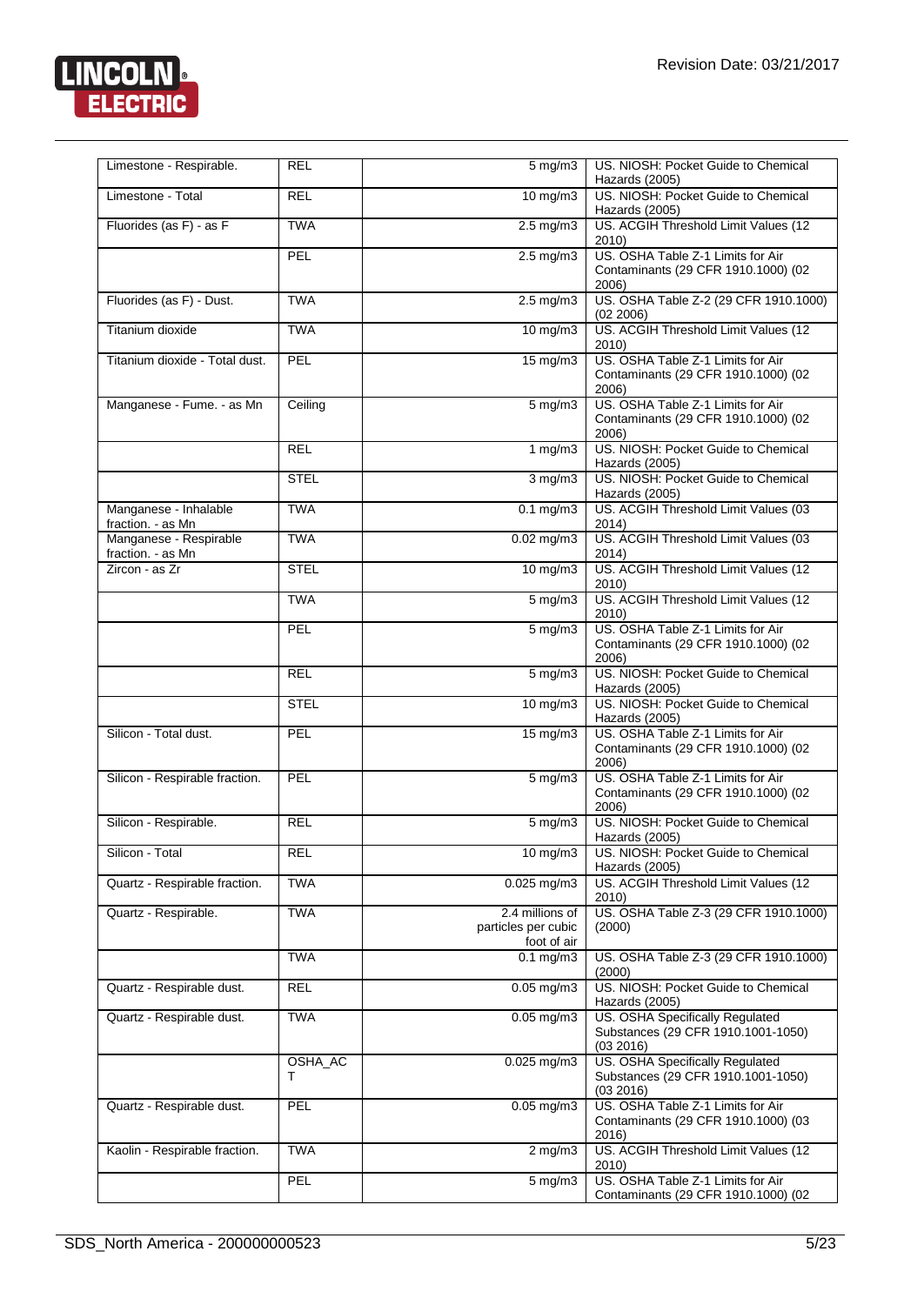

|                      |            |                     | 2006)                               |
|----------------------|------------|---------------------|-------------------------------------|
| Kaolin - Total dust. | PEL        | $15 \text{ ma/m}$ 3 | US. OSHA Table Z-1 Limits for Air   |
|                      |            |                     | Contaminants (29 CFR 1910.1000) (02 |
|                      |            |                     | 2006)                               |
| Kaolin - Respirable. | <b>REL</b> | $5 \text{ mg/m}$ 3  | US. NIOSH: Pocket Guide to Chemical |
|                      |            |                     | Hazards (2005)                      |
| Kaolin - Total       | <b>REL</b> | $10 \text{ mg/m}$   | US. NIOSH: Pocket Guide to Chemical |
|                      |            |                     | Hazards (2005)                      |

# **Occupational Exposure Limits: CANADA**

| <b>Chemical Identity</b>            | <b>Type</b>                 | <b>Exposure Limit Values</b> | <b>Source</b>                                                                                                                                                             |  |
|-------------------------------------|-----------------------------|------------------------------|---------------------------------------------------------------------------------------------------------------------------------------------------------------------------|--|
| Limestone                           | <b>TWA</b>                  | 10 mg/m3                     | Canada. Alberta OELs (Occupational<br>Health & Safety Code, Schedule 1, Table<br>2) (07 2009)                                                                             |  |
| Limestone - Total dust.             | <b>STEL</b>                 | $20 \text{ mg/m}$ 3          | Canada. British Columbia OELs.<br>(Occupational Exposure Limits for<br>Chemical Substances, Occupational<br>Health and Safety Regulation 296/97, as<br>amended) (07 2007) |  |
|                                     | <b>TWA</b>                  | $10 \text{ mg/m}$            | Canada. British Columbia OELs.<br>(Occupational Exposure Limits for<br>Chemical Substances, Occupational<br>Health and Safety Regulation 296/97, as<br>amended) (07 2007) |  |
| Limestone - Respirable<br>fraction. | <b>TWA</b>                  | $3$ mg/m $3$                 | Canada, British Columbia OELs.<br>(Occupational Exposure Limits for<br>Chemical Substances, Occupational<br>Health and Safety Regulation 296/97, as<br>amended) (07 2007) |  |
| Limestone                           | 8 HR ACL                    | $10 \text{ mg/m}$            | Canada. Saskatchewan OELs<br>(Occupational Health and Safety<br>Regulations, 1996, Table 21) (05 2009)                                                                    |  |
|                                     | <b>15 MIN</b><br>ACL        | $20 \text{ mg/m}$            | Canada. Saskatchewan OELs<br>(Occupational Health and Safety<br>Regulations, 1996, Table 21) (05 2009)                                                                    |  |
| Limestone - Total dust.             | <b>TWA</b>                  | $10 \text{ mg/m}$            | Canada. Quebec OELs. (Ministry of Labor<br>- Regulation Respecting the Quality of the<br>Work Environment) (12 2008)                                                      |  |
| Fluorides (as F) - as F             | <b>TWA</b>                  | $2.5$ mg/m $3$               | Canada. Alberta OELs (Occupational<br>Health & Safety Code, Schedule 1, Table<br>2) (07 2009)                                                                             |  |
|                                     | <b>TWA</b>                  | $2.5$ mg/m $3$               | Canada. Alberta OELs (Occupational<br>Health & Safety Code, Schedule 1, Table<br>2) (07 2009)                                                                             |  |
|                                     | <b>TWA</b>                  | $2.5$ mg/m $3$               | Canada. British Columbia OELs.<br>(Occupational Exposure Limits for<br>Chemical Substances, Occupational<br>Health and Safety Regulation 296/97, as<br>amended) (07 2007) |  |
|                                     | <b>TWA</b>                  | $2.5$ mg/m $3$               | Canada. Manitoba OELs (Reg. 217/2006,<br>The Workplace Safety And Health Act)<br>(03 2011)                                                                                |  |
|                                     | <b>TWA</b>                  | $2.5$ mg/m $3$               | Canada. Ontario OELs. (Control of<br>Exposure to Biological or Chemical<br>Agents) (11 2010)                                                                              |  |
|                                     | 8 HR ACL                    | $2.5 \text{ mg/m}$ 3         | Canada. Saskatchewan OELs<br>(Occupational Health and Safety<br>Regulations, 1996, Table 21) (05 2009)                                                                    |  |
|                                     | <b>15 MIN</b><br><b>ACL</b> | $5 \text{ mg/m}$             | Canada. Saskatchewan OELs<br>(Occupational Health and Safety<br>Regulations, 1996, Table 21) (05 2009)                                                                    |  |
|                                     | <b>TWA</b>                  | $2.5$ mg/m $3$               | Canada. Quebec OELs. (Ministry of Labor<br>- Regulation Respecting the Quality of the<br>Work Environment) (12 2008)                                                      |  |
| Titanium dioxide                    | <b>TWA</b>                  | $10 \text{ mg/m}$            | Canada. Alberta OELs (Occupational<br>Health & Safety Code, Schedule 1, Table<br>2) (07 2009)                                                                             |  |
| Titanium dioxide - Total dust.      | <b>TWA</b>                  | 10 mg/m3                     | Canada. British Columbia OELs.<br>(Occupational Exposure Limits for                                                                                                       |  |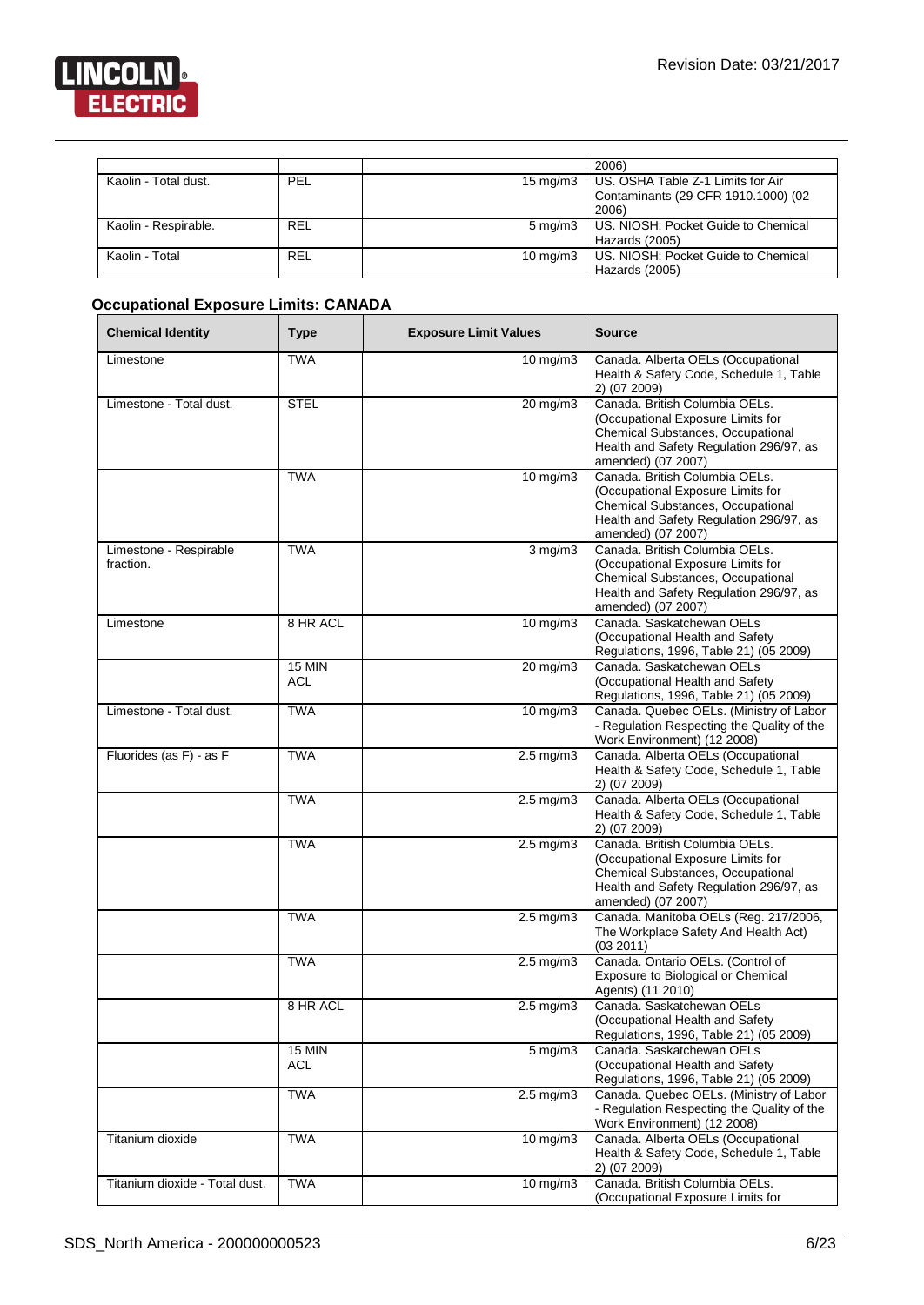

|                                             |                             |                      | Chemical Substances, Occupational<br>Health and Safety Regulation 296/97, as<br>amended) (07 2007)                                                                        |
|---------------------------------------------|-----------------------------|----------------------|---------------------------------------------------------------------------------------------------------------------------------------------------------------------------|
| Titanium dioxide - Respirable<br>fraction.  | <b>TWA</b>                  | $3$ mg/m $3$         | Canada, British Columbia OELs.<br>(Occupational Exposure Limits for<br>Chemical Substances, Occupational<br>Health and Safety Regulation 296/97, as<br>amended) (07 2007) |
| Titanium dioxide                            | <b>TWA</b>                  | $10 \text{ mg/m}$    | Canada. Manitoba OELs (Reg. 217/2006,<br>The Workplace Safety And Health Act)<br>(03 2011)                                                                                |
|                                             | <b>TWA</b>                  | 10 mg/m3             | Canada. Ontario OELs. (Control of<br>Exposure to Biological or Chemical<br>Agents) (11 2010)                                                                              |
|                                             | 8 HR ACL                    | $10$ mg/m $3$        | Canada. Saskatchewan OELs<br>(Occupational Health and Safety<br>Regulations, 1996, Table 21) (05 2009)                                                                    |
|                                             | <b>15 MIN</b><br>ACL        | 20 mg/m3             | Canada, Saskatchewan OELs<br>(Occupational Health and Safety<br>Regulations, 1996, Table 21) (05 2009)                                                                    |
| Titanium dioxide - Total dust.              | <b>TWA</b>                  | 10 mg/m3             | Canada. Quebec OELs. (Ministry of Labor<br>- Regulation Respecting the Quality of the<br>Work Environment) (12 2008)                                                      |
| Manganese - as Mn                           | <b>TWA</b>                  | $0.2$ mg/m $3$       | Canada. Alberta OELs (Occupational<br>Health & Safety Code, Schedule 1, Table<br>2) (07 2009)                                                                             |
|                                             | <b>TWA</b>                  | $0.2 \text{ mg/m}$ 3 | Canada. British Columbia OELs.<br>(Occupational Exposure Limits for<br>Chemical Substances, Occupational<br>Health and Safety Regulation 296/97, as<br>amended) (07 2007) |
|                                             | 8 HR ACL                    | $0.2$ mg/m $3$       | Canada. Saskatchewan OELs<br>(Occupational Health and Safety<br>Regulations, 1996, Table 21) (05 2009)                                                                    |
|                                             | <b>15 MIN</b><br><b>ACL</b> | $0.6$ mg/m $3$       | Canada. Saskatchewan OELs<br>(Occupational Health and Safety<br>Regulations, 1996, Table 21) (05 2009)                                                                    |
| Manganese - Fume. - as Mn                   | <b>TWA</b>                  | 1 $mg/m3$            | Canada. Quebec OELs. (Ministry of Labor<br>- Regulation Respecting the Quality of the<br>Work Environment) (12 2008)                                                      |
| Manganese - Dust. - as Mn                   | <b>TWA</b>                  | $5 \text{ mg/m}$     | Canada. Quebec OELs. (Ministry of Labor<br>- Regulation Respecting the Quality of the<br>Work Environment) (12 2008)                                                      |
| Manganese - Fume. - as Mn                   | <b>STEL</b>                 | $3$ mg/m $3$         | Canada. Quebec OELs. (Ministry of Labor<br>- Regulation Respecting the Quality of the<br>Work Environment) (12 2008)                                                      |
| Manganese - Respirable<br>fraction. - as Mn | <b>TWA</b>                  | $0.02$ mg/m $3$      | Canada. Manitoba OELs (Reg. 217/2006,<br>The Workplace Safety And Health Act)<br>(03 2014)                                                                                |
| Manganese - Inhalable<br>fraction. - as Mn  | <b>TWA</b>                  | $0.1$ mg/m $3$       | Canada. Manitoba OELs (Reg. 217/2006,<br>The Workplace Safety And Health Act)<br>(03 2014)                                                                                |
| Manganese - as Mn                           | <b>TWA</b>                  | $0.2$ mg/m3          | Canada. Ontario OELs. (Control of<br>Exposure to Biological or Chemical<br>Agents) (06 2015)                                                                              |
| Zircon - as Zr                              | <b>TWA</b>                  | $5 \,\mathrm{mg/m}$  | Canada. Alberta OELs (Occupational<br>Health & Safety Code, Schedule 1, Table<br>2) (07 2009)                                                                             |
|                                             | <b>STEL</b>                 | $10$ mg/m $3$        | Canada. Alberta OELs (Occupational<br>Health & Safety Code, Schedule 1, Table<br>2) (07 2009)                                                                             |
|                                             | <b>STEL</b>                 | $10$ mg/m $3$        | Canada. British Columbia OELs.<br>(Occupational Exposure Limits for<br>Chemical Substances, Occupational<br>Health and Safety Regulation 296/97, as<br>amended) (07 2007) |
|                                             | <b>TWA</b>                  | $5 \text{ mg/m}$     | Canada. British Columbia OELs.<br>(Occupational Exposure Limits for<br>Chemical Substances, Occupational<br>Health and Safety Regulation 296/97, as<br>amended) (07 2007) |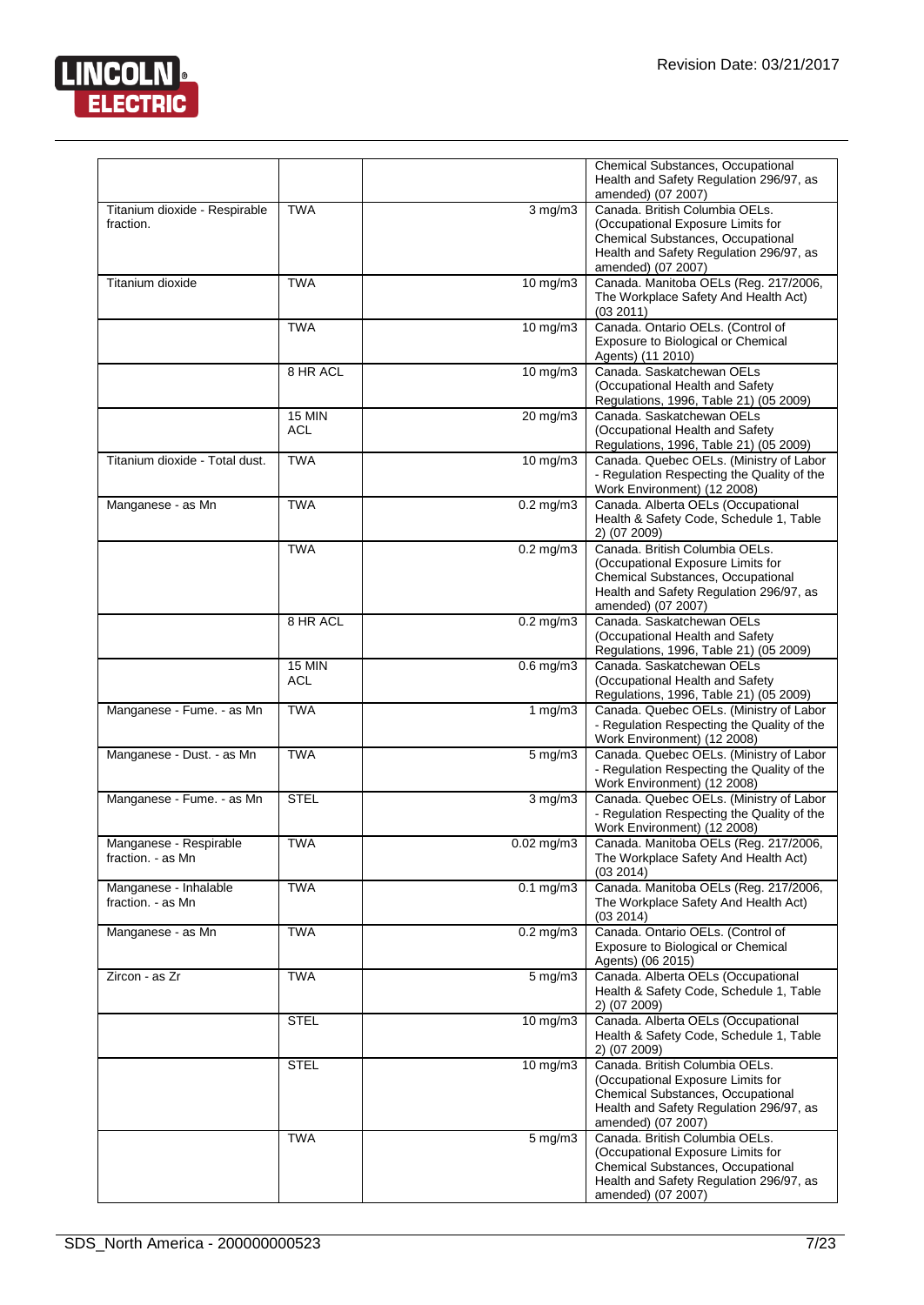

|                                | <b>STEL</b>                 | 10 mg/m3                | Canada. Manitoba OELs (Reg. 217/2006,<br>The Workplace Safety And Health Act)<br>(03 2011)                                                                                |
|--------------------------------|-----------------------------|-------------------------|---------------------------------------------------------------------------------------------------------------------------------------------------------------------------|
|                                | <b>TWA</b>                  | $5$ mg/m $3$            | Canada. Manitoba OELs (Reg. 217/2006,<br>The Workplace Safety And Health Act)<br>(03 2011)                                                                                |
|                                | <b>TWA</b>                  | $5$ mg/m $3$            | Canada. Ontario OELs. (Control of<br>Exposure to Biological or Chemical<br>Agents) (11 2010)                                                                              |
|                                | <b>STEL</b>                 | 10 mg/m3                | Canada. Ontario OELs. (Control of<br>Exposure to Biological or Chemical<br>Agents) (11 2010)                                                                              |
|                                | 8 HR ACL                    | $5$ mg/m $3$            | Canada, Saskatchewan OELs<br>(Occupational Health and Safety<br>Regulations, 1996, Table 21) (05 2009)                                                                    |
|                                | <b>15 MIN</b><br><b>ACL</b> | $10$ mg/m $3$           | Canada. Saskatchewan OELs<br>(Occupational Health and Safety<br>Regulations, 1996, Table 21) (05 2009)                                                                    |
|                                | <b>TWA</b>                  | $5 \,\mathrm{mg/m}$     | Canada. Quebec OELs. (Ministry of Labor<br>- Regulation Respecting the Quality of the<br>Work Environment) (12 2008)                                                      |
|                                | <b>STEL</b>                 | 10 mg/m3                | Canada. Quebec OELs. (Ministry of Labor<br>- Regulation Respecting the Quality of the<br>Work Environment) (12 2008)                                                      |
| Silicon - Total dust.          | <b>TWA</b>                  | $10$ mg/m $3$           | Canada. Ontario OELs. (Control of<br>Exposure to Biological or Chemical<br>Agents) (07 2010)                                                                              |
| Silicon                        | 8 HR ACL                    | $10$ mg/m $3$           | Canada, Saskatchewan OELs<br>(Occupational Health and Safety<br>Regulations, 1996, Table 21) (05 2009)                                                                    |
|                                | <b>15 MIN</b><br><b>ACL</b> | 20 mg/m3                | Canada. Saskatchewan OELs<br>(Occupational Health and Safety<br>Regulations, 1996, Table 21) (05 2009)                                                                    |
| Silicon - Total dust.          | <b>TWA</b>                  | 10 mg/m3                | Canada. Quebec OELs. (Ministry of Labor<br>- Regulation Respecting the Quality of the<br>Work Environment) (12 2008)                                                      |
| Quartz - Respirable particles. | <b>TWA</b>                  | $0.025$ mg/m3           | Canada. Alberta OELs (Occupational<br>Health & Safety Code, Schedule 1, Table<br>2) (07 2009)                                                                             |
| Quartz - Respirable fraction.  | <b>TWA</b>                  | $0.025$ mg/m $3$        | Canada. British Columbia OELs.<br>(Occupational Exposure Limits for<br>Chemical Substances, Occupational<br>Health and Safety Regulation 296/97, as<br>amended) (07 2007) |
|                                | <b>TWA</b>                  | $0.025$ mg/m3           | Canada. Manitoba OELs (Reg. 217/2006,<br>The Workplace Safety And Health Act)<br>(03 2011)                                                                                |
|                                | 8 HR ACL                    | $0.05$ mg/m3            | Canada, Saskatchewan OELs<br>(Occupational Health and Safety<br>Regulations, 1996, Table 21) (05 2009)                                                                    |
| Quartz - Respirable dust.      | <b>TWA</b>                  | $0.1$ mg/m $3$          | Canada. Quebec OELs. (Ministry of Labor<br>- Regulation Respecting the Quality of the<br>Work Environment) (12 2008)                                                      |
| Quartz - Respirable fraction.  | <b>TWA</b>                  | $\overline{0.10}$ mg/m3 | Canada. Ontario OELs. (Control of<br>Exposure to Biological or Chemical<br>Agents) (06 2015)                                                                              |
| Kaolin - Respirable.           | <b>TWA</b>                  | $2$ mg/m $3$            | Canada. Alberta OELs (Occupational<br>Health & Safety Code, Schedule 1, Table<br>2) (07 2009)                                                                             |
|                                | <b>TWA</b>                  | $2$ mg/m $3$            | Canada. British Columbia OELs.<br>(Occupational Exposure Limits for<br>Chemical Substances, Occupational<br>Health and Safety Regulation 296/97, as<br>amended) (07 2007) |
| Kaolin - Respirable fraction.  | <b>TWA</b>                  | $2$ mg/m $3$            | Canada. Manitoba OELs (Reg. 217/2006,<br>The Workplace Safety And Health Act)<br>(03 2011)                                                                                |
|                                | <b>TWA</b>                  | $2$ mg/m $3$            | Canada. Ontario OELs. (Control of<br>Exposure to Biological or Chemical<br>Agents) (11 2010)                                                                              |
|                                | 8 HR ACL                    | $2$ mg/m $3$            | Canada. Saskatchewan OELs                                                                                                                                                 |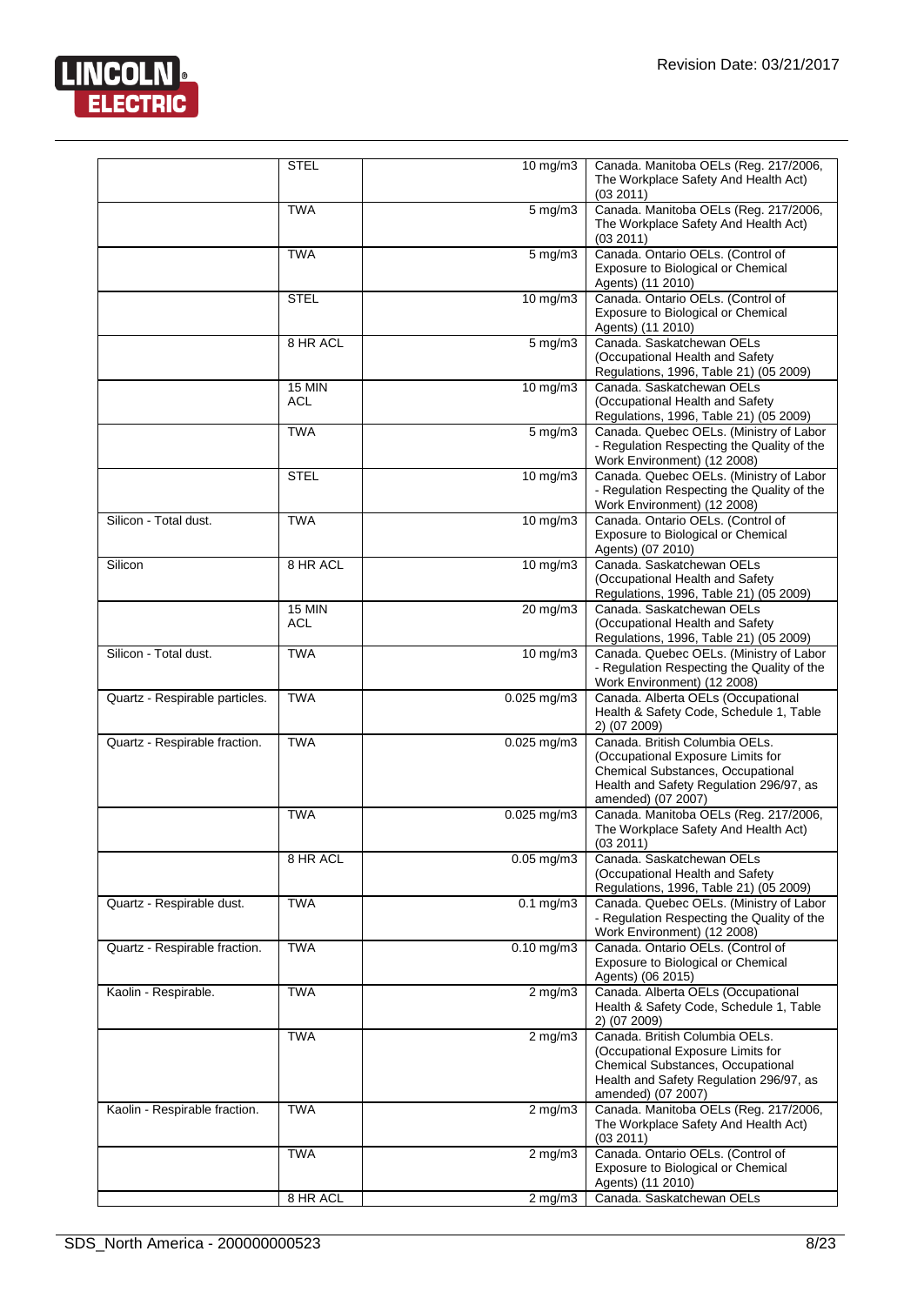$\overline{\phantom{a}}$ 

![](_page_8_Picture_1.jpeg)

|                           |                      |                     | (Occupational Health and Safety)<br>Regulations, 1996, Table 21) (05 2009)                                           |
|---------------------------|----------------------|---------------------|----------------------------------------------------------------------------------------------------------------------|
|                           | <b>15 MIN</b><br>ACL | $4 \text{ mg/m}$ 3  | Canada. Saskatchewan OELs<br>(Occupational Health and Safety)<br>Regulations, 1996, Table 21) (05 2009)              |
| Kaolin - Respirable dust. | <b>TWA</b>           | $5 \,\mathrm{mq/m}$ | Canada. Quebec OELs. (Ministry of Labor<br>- Regulation Respecting the Quality of the<br>Work Environment) (12 2008) |

# **Occupational Exposure Limits: MEXICO**

| <b>Chemical Identity</b>  | <b>Type</b>    | <b>Exposure Limit Values</b> | <b>Source</b>                                                                                                  |
|---------------------------|----------------|------------------------------|----------------------------------------------------------------------------------------------------------------|
| Limestone                 | VLE-CT         | $20$ mg/m $3$                | Mexico. OELs. (NOM-010-STPS-2014<br>Chemical Pollutants at the Workplace;<br>Assessment and Control) (03 2000) |
|                           | <b>VLE-PPT</b> | $10$ mg/m $3$                | Mexico. OELs. (NOM-010-STPS-2014<br>Chemical Pollutants at the Workplace;<br>Assessment and Control) (03 2000) |
| Fluorides (as F) - as F   | <b>VLE-PPT</b> | $2.5 \text{ mg/m}$           | Mexico. OELs. (NOM-010-STPS-2014<br>Chemical Pollutants at the Workplace;<br>Assessment and Control) (03 2000) |
| Titanium dioxide - as Ti  | VLE-CT         | 20 mg/m3                     | Mexico. OELs. (NOM-010-STPS-2014<br>Chemical Pollutants at the Workplace;<br>Assessment and Control) (03 2000) |
|                           | <b>VLE-PPT</b> | $10$ mg/m $3$                | Mexico. OELs. (NOM-010-STPS-2014<br>Chemical Pollutants at the Workplace;<br>Assessment and Control) (03 2000) |
| Manganese - as Mn         | <b>VLE-PPT</b> | $0.2$ mg/m $3$               | Mexico. OELs. (NOM-010-STPS-2014<br>Chemical Pollutants at the Workplace;<br>Assessment and Control) (03 2000) |
| Manganese - Fume. - as Mn | VLE-PPT        | 1 $mg/m3$                    | Mexico. OELs. (NOM-010-STPS-2014<br>Chemical Pollutants at the Workplace;<br>Assessment and Control) (03 2000) |
|                           | VLE-CT         | $3$ mg/m $3$                 | Mexico. OELs. (NOM-010-STPS-2014<br>Chemical Pollutants at the Workplace;<br>Assessment and Control) (03 2000) |
| Zircon - as Zr            | <b>VLE-PPT</b> | $5$ mg/m $3$                 | Mexico. OELs. (NOM-010-STPS-2014<br>Chemical Pollutants at the Workplace;<br>Assessment and Control) (03 2000) |
|                           | VLE-CT         | $10$ mg/m $3$                | Mexico. OELs. (NOM-010-STPS-2014<br>Chemical Pollutants at the Workplace;<br>Assessment and Control) (03 2000) |
| Silicon                   | <b>VLE-PPT</b> | $10$ mg/m $3$                | Mexico. OELs. (NOM-010-STPS-2014<br>Chemical Pollutants at the Workplace;<br>Assessment and Control) (03 2000) |
|                           | VLE-CT         | $20 \,\mathrm{mg/m}$         | Mexico. OELs. (NOM-010-STPS-2014<br>Chemical Pollutants at the Workplace;<br>Assessment and Control) (03 2000) |
| Quartz                    | <b>VLE-PPT</b> | $0.1$ mg/m $3$               | Mexico. OELs. (NOM-010-STPS-2014<br>Chemical Pollutants at the Workplace;<br>Assessment and Control) (03 2000) |
| Kaolin                    | VLE-CT         | $20 \text{ mg/m}$ 3          | Mexico. OELs. (NOM-010-STPS-2014<br>Chemical Pollutants at the Workplace;<br>Assessment and Control) (03 2000) |
|                           | <b>VLE-PPT</b> | 10 mg/m3                     | Mexico. OELs. (NOM-010-STPS-2014<br>Chemical Pollutants at the Workplace;<br>Assessment and Control) (03 2000) |

# **Biological Limit Values: US**

| <b>Chemical Identity</b>        | <b>Exposure Limit Values</b> | <b>Source</b>                        |
|---------------------------------|------------------------------|--------------------------------------|
| Fluorides (as F) (Fluoride:     |                              | 2 mg/l (Urine)   ACGIH BEI (03 2013) |
| Sampling time: Prior to shift.) |                              |                                      |
| Fluorides (as F) (Fluoride:     |                              | 3 mg/l (Urine)   ACGIH BEI (03 2013) |
| Sampling time: End of shift.)   |                              |                                      |

# **Biological Limit Values: MEXICO**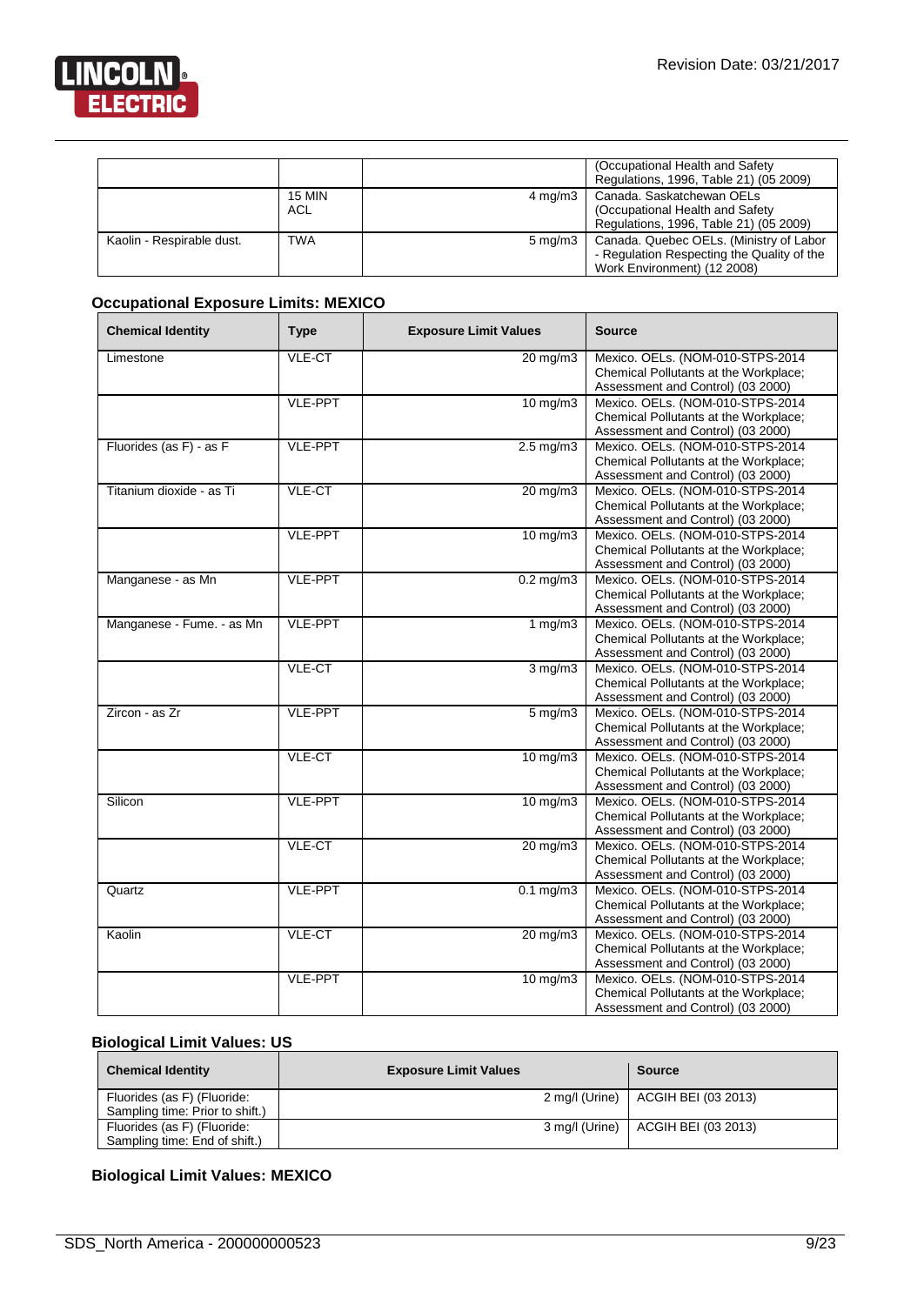![](_page_9_Picture_1.jpeg)

| <b>Chemical Identity</b>        | <b>Exposure Limit Values</b>  | Source           |
|---------------------------------|-------------------------------|------------------|
| Fluorides (as F) (fluorides:    | 3 mg/g (Creatinine in urine)  | MX IBE (06 2012) |
| Sampling time: Prior to shift.) |                               |                  |
| Fluorides (as F) (fluorides:    | 10 mg/g (Creatinine in urine) | MX IBE (06 2012) |
| Sampling time: End of shift.)   |                               |                  |

#### **Additional exposure limits under the conditions of use: US**

| <b>Chemical Identity</b>                    | <b>Type</b> | <b>Exposure Limit Values</b> |                 | <b>Source</b>                                                                     |
|---------------------------------------------|-------------|------------------------------|-----------------|-----------------------------------------------------------------------------------|
| Carbon dioxide                              | <b>TWA</b>  | 5,000 ppm                    |                 | US. ACGIH Threshold Limit Values (12<br>2010)                                     |
|                                             | <b>STEL</b> | 30,000 ppm                   |                 | US. ACGIH Threshold Limit Values (12<br>2010)                                     |
|                                             | <b>PEL</b>  | 5,000 ppm                    | 9,000 mg/m3     | US. OSHA Table Z-1 Limits for Air<br>Contaminants (29 CFR 1910.1000) (02<br>2006) |
|                                             | <b>STEL</b> | 30,000 ppm                   | 54,000 mg/m3    | US. NIOSH: Pocket Guide to Chemical<br>Hazards (2005)                             |
|                                             | <b>REL</b>  | 5,000 ppm                    | 9,000 mg/m3     | US. NIOSH: Pocket Guide to Chemical<br>Hazards (2005)                             |
| Carbon monoxide                             | <b>TWA</b>  | 25 ppm                       |                 | US. ACGIH Threshold Limit Values (12<br>2010)                                     |
|                                             | PEL         | 50 ppm                       | 55 mg/m3        | US. OSHA Table Z-1 Limits for Air<br>Contaminants (29 CFR 1910.1000) (02<br>2006) |
|                                             | <b>REL</b>  | $35$ ppm                     | 40 mg/m3        | US. NIOSH: Pocket Guide to Chemical<br>Hazards (2005)                             |
|                                             | Ceil Time   | $200$ ppm                    | 229 mg/m3       | US. NIOSH: Pocket Guide to Chemical<br>Hazards (2005)                             |
| Nitrogen dioxide                            | <b>TWA</b>  | $0.2$ ppm                    |                 | US. ACGIH Threshold Limit Values (02<br>2012)                                     |
|                                             | Ceiling     | 5 ppm                        | $9$ mg/m $3$    | US. OSHA Table Z-1 Limits for Air<br>Contaminants (29 CFR 1910.1000) (02<br>2006) |
|                                             | <b>STEL</b> | 1 ppm                        | $1.8$ mg/m $3$  | US. NIOSH: Pocket Guide to Chemical<br>Hazards (2005)                             |
| Ozone                                       | PEL         | $0.1$ ppm                    | $0.2$ mg/m $3$  | US. OSHA Table Z-1 Limits for Air<br>Contaminants (29 CFR 1910.1000) (02<br>2006) |
|                                             | Ceil_Time   | $0.1$ ppm                    | $0.2$ mg/m $3$  | US. NIOSH: Pocket Guide to Chemical<br>Hazards (2005)                             |
|                                             | <b>TWA</b>  | $0.05$ ppm                   |                 | US. ACGIH Threshold Limit Values (03<br>2014)                                     |
|                                             | <b>TWA</b>  | $0.20$ ppm                   |                 | US. ACGIH Threshold Limit Values (03<br>2014)                                     |
|                                             | <b>TWA</b>  | $0.10$ ppm                   |                 | US. ACGIH Threshold Limit Values (03<br>2014)                                     |
|                                             | <b>TWA</b>  | $0.08$ ppm                   |                 | US. ACGIH Threshold Limit Values (03<br>2014)                                     |
| Manganese - Fume. - as Mn                   | Ceiling     |                              | $5$ mg/m $3$    | US. OSHA Table Z-1 Limits for Air<br>Contaminants (29 CFR 1910.1000) (02<br>2006) |
|                                             | <b>REL</b>  |                              | 1 mg/m3         | US. NIOSH: Pocket Guide to Chemical<br>Hazards (2005)                             |
|                                             | <b>STEL</b> |                              | $3$ mg/m $3$    | US. NIOSH: Pocket Guide to Chemical<br>Hazards (2005)                             |
| Manganese - Inhalable<br>fraction. - as Mn  | <b>TWA</b>  |                              | $0.1$ mg/m $3$  | US. ACGIH Threshold Limit Values (03<br>2014)                                     |
| Manganese - Respirable<br>fraction. - as Mn | <b>TWA</b>  |                              | $0.02$ mg/m $3$ | US. ACGIH Threshold Limit Values (03<br>2014)                                     |

# **Additional exposure limits under the conditions of use: CANADA**

| <b>Chemical Identity</b> | <b>Type</b> | <b>Exposure Limit Values</b> |              | <b>Source</b>                                                                                 |
|--------------------------|-------------|------------------------------|--------------|-----------------------------------------------------------------------------------------------|
| Carbon dioxide           | <b>STEL</b> | 30,000 ppm                   | 54,000 mg/m3 | Canada. Alberta OELs (Occupational<br>Health & Safety Code, Schedule 1, Table<br>2) (07 2009) |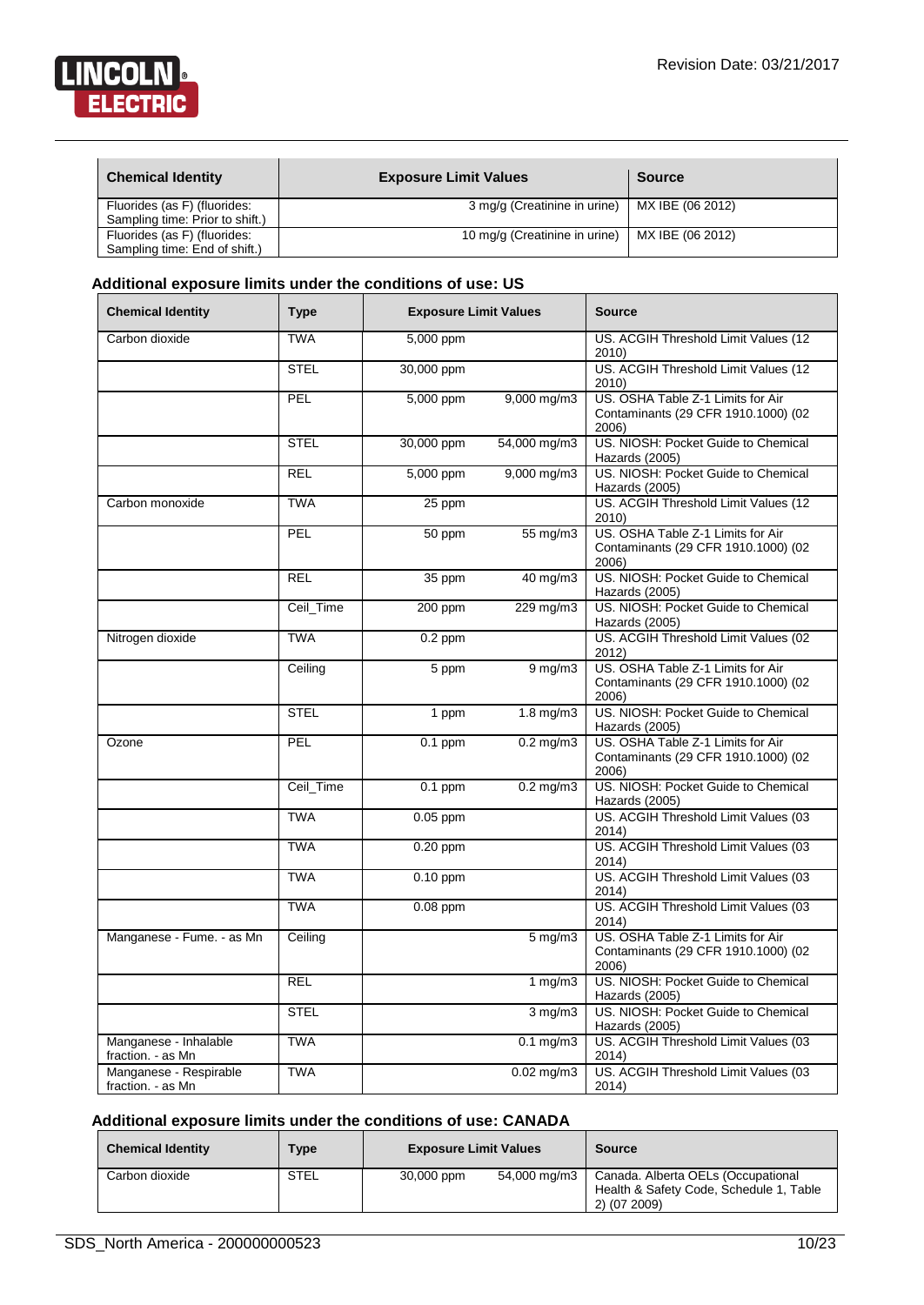![](_page_10_Picture_1.jpeg)

|                  | <b>TWA</b>           | 5,000 ppm  | 9,000 mg/m3    | Canada. Alberta OELs (Occupational<br>Health & Safety Code, Schedule 1, Table<br>2) (07 2009)                                                                             |
|------------------|----------------------|------------|----------------|---------------------------------------------------------------------------------------------------------------------------------------------------------------------------|
|                  | <b>TWA</b>           | 5,000 ppm  |                | Canada. British Columbia OELs.<br>(Occupational Exposure Limits for<br>Chemical Substances, Occupational<br>Health and Safety Regulation 296/97, as<br>amended) (07 2007) |
|                  | <b>STEL</b>          | 15,000 ppm |                | Canada. British Columbia OELs.<br>(Occupational Exposure Limits for<br>Chemical Substances, Occupational<br>Health and Safety Regulation 296/97, as<br>amended) (07 2007) |
|                  | <b>TWA</b>           | 5,000 ppm  |                | Canada. Manitoba OELs (Reg. 217/2006,<br>The Workplace Safety And Health Act)<br>(03 2011)                                                                                |
|                  | <b>STEL</b>          | 30,000 ppm |                | Canada. Manitoba OELs (Reg. 217/2006,<br>The Workplace Safety And Health Act)<br>(03 2011)                                                                                |
|                  | <b>STEL</b>          | 30,000 ppm |                | Canada. Ontario OELs. (Control of<br>Exposure to Biological or Chemical<br>Agents) (11 2010)                                                                              |
|                  | <b>TWA</b>           | 5,000 ppm  |                | Canada. Ontario OELs. (Control of<br>Exposure to Biological or Chemical<br>Agents) (11 2010)                                                                              |
|                  | 8 HR ACL             | 5,000 ppm  |                | Canada. Saskatchewan OELs<br>(Occupational Health and Safety<br>Regulations, 1996, Table 21) (05 2009)                                                                    |
|                  | <b>15 MIN</b><br>ACL | 30,000 ppm |                | Canada, Saskatchewan OELs<br>(Occupational Health and Safety<br>Regulations, 1996, Table 21) (05 2009)                                                                    |
|                  | <b>TWA</b>           | 5,000 ppm  | 9,000 mg/m3    | Canada. Quebec OELs. (Ministry of Labor<br>- Regulation Respecting the Quality of the<br>Work Environment) (12 2008)                                                      |
|                  | <b>STEL</b>          | 30,000 ppm | 54,000 mg/m3   | Canada. Quebec OELs. (Ministry of Labor<br>- Regulation Respecting the Quality of the<br>Work Environment) (12 2008)                                                      |
| Carbon monoxide  | <b>TWA</b>           | 25 ppm     | 29 mg/m3       | Canada. Alberta OELs (Occupational<br>Health & Safety Code, Schedule 1, Table<br>2) (07 2009)                                                                             |
|                  | <b>TWA</b>           | 25 ppm     |                | Canada. British Columbia OELs.<br>(Occupational Exposure Limits for<br>Chemical Substances, Occupational<br>Health and Safety Regulation 296/97, as<br>amended) (07 2007) |
|                  | <b>STEL</b>          | 100 ppm    |                | Canada. British Columbia OELs.<br>(Occupational Exposure Limits for<br>Chemical Substances, Occupational<br>Health and Safety Regulation 296/97, as<br>amended) (07 2007) |
|                  | <b>TWA</b>           | 25 ppm     |                | Canada. Manitoba OELs (Reg. 217/2006,<br>The Workplace Safety And Health Act)<br>(03 2011)                                                                                |
|                  | <b>TWA</b>           | 25 ppm     |                | Canada. Ontario OELs. (Control of<br>Exposure to Biological or Chemical<br>Agents) (07 2010)                                                                              |
|                  | 8 HR ACL             | 25 ppm     |                | Canada. Saskatchewan OELs<br>(Occupational Health and Safety<br>Regulations, 1996, Table 21) (05 2009)                                                                    |
|                  | $15$ MIN<br>ACL      | 190 ppm    |                | Canada. Saskatchewan OELs<br>(Occupational Health and Safety<br>Regulations, 1996, Table 21) (05 2009)                                                                    |
|                  | <b>TWA</b>           | 35 ppm     | 40 mg/m3       | Canada. Quebec OELs. (Ministry of Labor<br>- Regulation Respecting the Quality of the<br>Work Environment) (12 2008)                                                      |
|                  | <b>STEL</b>          | 200 ppm    | 230 mg/m3      | Canada. Quebec OELs. (Ministry of Labor<br>- Regulation Respecting the Quality of the<br>Work Environment) (12 2008)                                                      |
| Nitrogen dioxide | STEL                 | 5 ppm      | $9.4$ mg/m $3$ | Canada. Alberta OELs (Occupational<br>Health & Safety Code, Schedule 1, Table<br>2) (07 2009)                                                                             |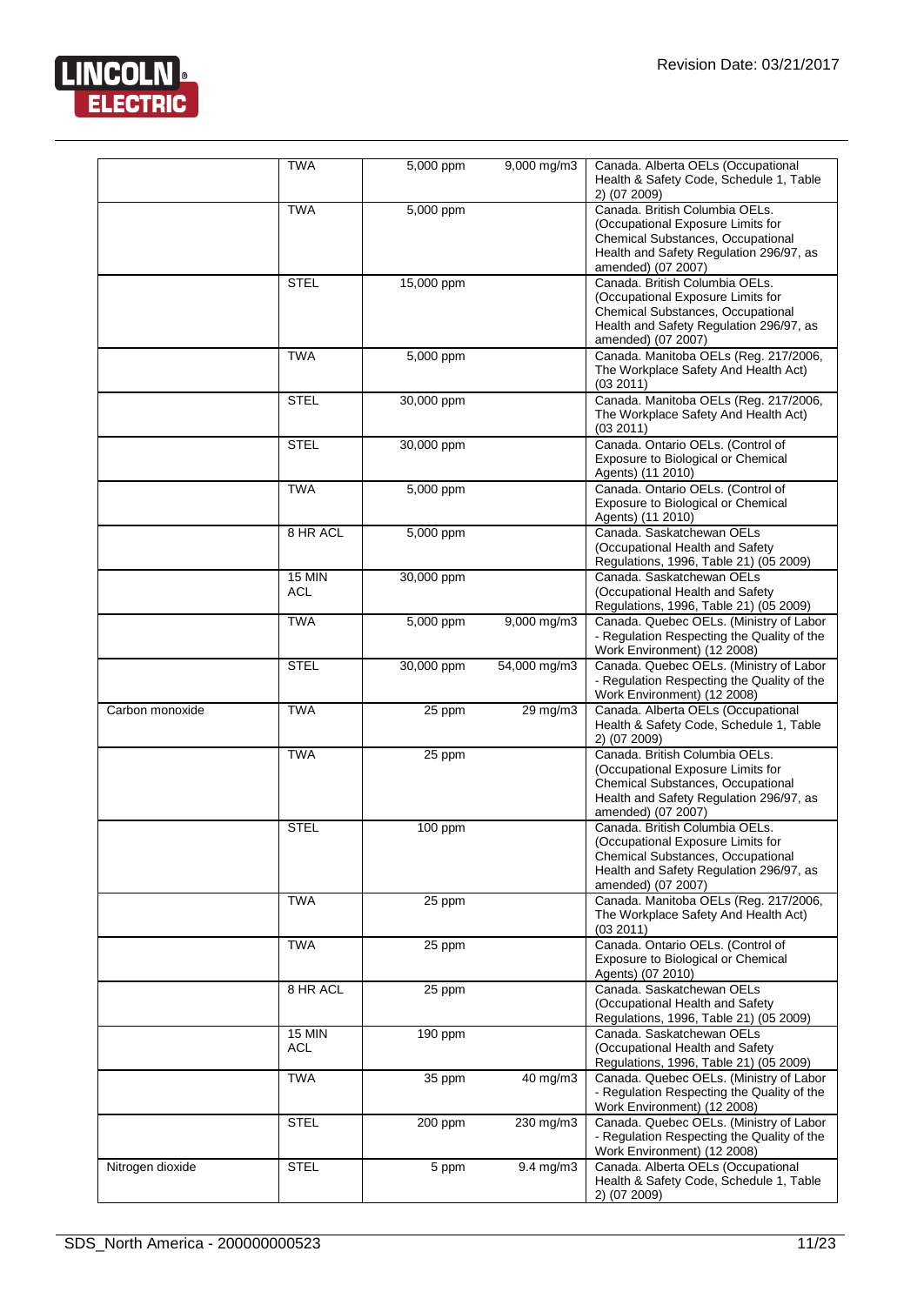![](_page_11_Picture_1.jpeg)

|       | <b>TWA</b>             | 3 ppm              | $5.6$ mg/m $3$ | Canada. Alberta OELs (Occupational<br>Health & Safety Code, Schedule 1, Table<br>2) (07 2009)                                                                             |
|-------|------------------------|--------------------|----------------|---------------------------------------------------------------------------------------------------------------------------------------------------------------------------|
|       | <b>CEILING</b>         | 1 ppm              |                | Canada. British Columbia OELs.<br>(Occupational Exposure Limits for<br>Chemical Substances, Occupational<br>Health and Safety Regulation 296/97, as<br>amended) (07 2007) |
|       | <b>TWA</b>             | $0.2$ ppm          |                | Canada. Manitoba OELs (Reg. 217/2006,<br>The Workplace Safety And Health Act)<br>(03 2012)                                                                                |
|       | <b>STEL</b>            | $\overline{5}$ ppm |                | Canada. Ontario OELs. (Control of<br>Exposure to Biological or Chemical<br>Agents) (11 2010)                                                                              |
|       | <b>TWA</b>             | $3$ ppm            |                | Canada. Ontario OELs. (Control of<br>Exposure to Biological or Chemical<br>Agents) (11 2010)                                                                              |
|       | 8 HR ACL               | $\overline{3}$ ppm |                | Canada. Saskatchewan OELs<br>(Occupational Health and Safety<br>Regulations, 1996, Table 21) (05 2009)                                                                    |
|       | <b>15 MIN</b><br>ACL   | 5 ppm              |                | Canada. Saskatchewan OELs<br>(Occupational Health and Safety<br>Regulations, 1996, Table 21) (05 2009)                                                                    |
|       | <b>TWA</b>             | 3 ppm              | $5.6$ mg/m $3$ | Canada. Quebec OELs. (Ministry of Labor<br>- Regulation Respecting the Quality of the<br>Work Environment) (12 2008)                                                      |
| Ozone | <b>STEL</b>            | $0.3$ ppm          | $0.6$ mg/m $3$ | Canada. Alberta OELs (Occupational<br>Health & Safety Code, Schedule 1, Table<br>2) (07 2009)                                                                             |
|       | <b>TWA</b>             | $0.1$ ppm          | $0.2$ mg/m $3$ | Canada. Alberta OELs (Occupational<br>Health & Safety Code, Schedule 1, Table<br>2) (07 2009)                                                                             |
|       | <b>TWA</b>             | 0.05 ppm           |                | Canada. British Columbia OELs.<br>(Occupational Exposure Limits for<br>Chemical Substances, Occupational<br>Health and Safety Regulation 296/97, as<br>amended) (07 2007) |
|       | <b>TWA</b>             | $0.1$ ppm          |                | Canada, British Columbia OELs.<br>(Occupational Exposure Limits for<br>Chemical Substances, Occupational<br>Health and Safety Regulation 296/97, as<br>amended) (07 2007) |
|       | <b>TWA</b>             | $0.08$ ppm         |                | Canada, British Columbia OELs.<br>(Occupational Exposure Limits for<br>Chemical Substances, Occupational<br>Health and Safety Regulation 296/97, as<br>amended) (07 2007) |
|       | TWA                    | $0.2$ ppm          |                | Canada. British Columbia OELs.<br>(Occupational Exposure Limits for<br>Chemical Substances, Occupational<br>Health and Safety Regulation 296/97, as<br>amended) (07 2007) |
|       | <b>TWA</b>             | $0.1$ ppm          | $0.2$ mg/m $3$ | Canada. Ontario OELs. (Control of<br>Exposure to Biological or Chemical<br>Agents) (07 2010)                                                                              |
|       | <b>STEL</b>            | $0.3$ ppm          | $0.6$ mg/m $3$ | Canada. Ontario OELs. (Control of<br>Exposure to Biological or Chemical<br>Agents) (07 2010)                                                                              |
|       | $15$ MIN<br><b>ACL</b> | $0.15$ ppm         |                | Canada, Saskatchewan OELs<br>(Occupational Health and Safety<br>Regulations, 1996, Table 21) (05 2009)                                                                    |
|       | 8 HR ACL               | $0.05$ ppm         |                | Canada. Saskatchewan OELs<br>(Occupational Health and Safety<br>Regulations, 1996, Table 21) (05 2009)                                                                    |
|       | <b>CEILING</b>         | $0.1$ ppm          | $0.2$ mg/m $3$ | Canada. Quebec OELs. (Ministry of Labor<br>- Regulation Respecting the Quality of the<br>Work Environment) (12 2008)                                                      |
|       | <b>TWA</b>             | 0.20 ppm           |                | Canada. Manitoba OELs (Reg. 217/2006,<br>The Workplace Safety And Health Act)<br>(03 2014)                                                                                |
|       | <b>TWA</b>             | 0.05 ppm           |                | Canada. Manitoba OELs (Reg. 217/2006,                                                                                                                                     |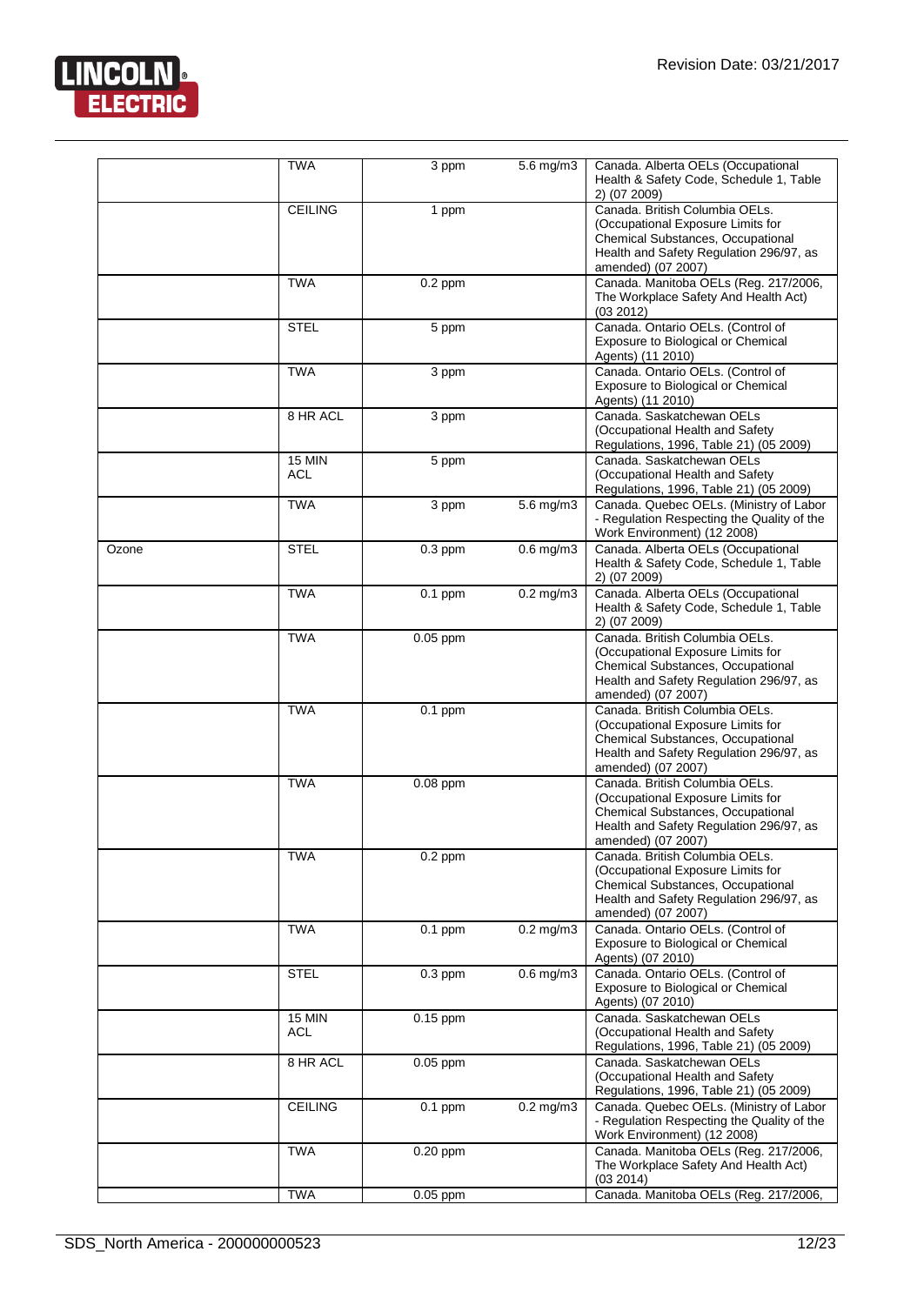![](_page_12_Picture_1.jpeg)

|                                             |                             |                         | The Workplace Safety And Health Act)<br>(03 2014)                                                                                                                                |
|---------------------------------------------|-----------------------------|-------------------------|----------------------------------------------------------------------------------------------------------------------------------------------------------------------------------|
|                                             | <b>TWA</b>                  | $0.08$ ppm              | Canada. Manitoba OELs (Reg. 217/2006,<br>The Workplace Safety And Health Act)<br>(03 2014)                                                                                       |
|                                             | <b>TWA</b>                  | $0.10$ ppm              | Canada. Manitoba OELs (Reg. 217/2006,<br>The Workplace Safety And Health Act)<br>(03 2014)                                                                                       |
| Manganese - as Mn                           | <b>TWA</b>                  | $0.2$ mg/m $3$          | Canada. Alberta OELs (Occupational<br>Health & Safety Code, Schedule 1, Table<br>2) (07 2009)                                                                                    |
|                                             | <b>TWA</b>                  | $0.2 \,\mathrm{mg/m}$ 3 | Canada, British Columbia OELs.<br>(Occupational Exposure Limits for<br><b>Chemical Substances, Occupational</b><br>Health and Safety Regulation 296/97, as<br>amended) (07 2007) |
|                                             | 8 HR ACL                    | $0.2$ mg/m $3$          | Canada, Saskatchewan OELs<br>(Occupational Health and Safety<br>Regulations, 1996, Table 21) (05 2009)                                                                           |
|                                             | <b>15 MIN</b><br><b>ACL</b> | $0.6$ mg/m $3$          | Canada, Saskatchewan OELs<br>(Occupational Health and Safety)<br>Regulations, 1996, Table 21) (05 2009)                                                                          |
| Manganese - Fume. - as Mn                   | <b>TWA</b>                  | 1 mg/m3                 | Canada. Quebec OELs. (Ministry of Labor<br>- Regulation Respecting the Quality of the<br>Work Environment) (12 2008)                                                             |
| Manganese - Dust. - as Mn                   | <b>TWA</b>                  | $5 \,\mathrm{mg/m}$     | Canada. Quebec OELs. (Ministry of Labor<br>- Regulation Respecting the Quality of the<br>Work Environment) (12 2008)                                                             |
| Manganese - Fume. - as Mn                   | <b>STEL</b>                 | $3$ mg/m $3$            | Canada. Quebec OELs. (Ministry of Labor<br>- Regulation Respecting the Quality of the<br>Work Environment) (12 2008)                                                             |
| Manganese - Respirable<br>fraction. - as Mn | <b>TWA</b>                  | $0.02$ mg/m $3$         | Canada. Manitoba OELs (Reg. 217/2006,<br>The Workplace Safety And Health Act)<br>(03 2014)                                                                                       |
| Manganese - Inhalable<br>fraction. - as Mn  | <b>TWA</b>                  | $0.1 \text{ mg/m}$      | Canada. Manitoba OELs (Reg. 217/2006,<br>The Workplace Safety And Health Act)<br>(03 2014)                                                                                       |
| Manganese - as Mn                           | <b>TWA</b>                  | $0.2$ mg/m $3$          | Canada. Ontario OELs. (Control of<br>Exposure to Biological or Chemical<br>Agents) (06 2015)                                                                                     |

# **Additional exposure limits under the conditions of use: MEXICO**

| <b>Chemical Identity</b>  | <b>Type</b>    | <b>Exposure Limit Values</b> |                     | Source                                                                                                         |
|---------------------------|----------------|------------------------------|---------------------|----------------------------------------------------------------------------------------------------------------|
| Carbon dioxide            | <b>VLE-PPT</b> | 5,000 ppm                    | $9,000$ mg/m $3$    | Mexico. OELs. (NOM-010-STPS-2014<br>Chemical Pollutants at the Workplace;<br>Assessment and Control) (03 2000) |
|                           | VLE-CT         | 15,000 ppm                   | 27,000 mg/m3        | Mexico. OELs. (NOM-010-STPS-2014<br>Chemical Pollutants at the Workplace;<br>Assessment and Control) (03 2000) |
| Carbon monoxide           | VLE-CT         | 400 ppm                      | 400 mg/m3           | Mexico. OELs. (NOM-010-STPS-2014<br>Chemical Pollutants at the Workplace;<br>Assessment and Control) (03 2000) |
|                           | <b>VLE-PPT</b> | 50 ppm                       | 55 mg/m3            | Mexico. OELs. (NOM-010-STPS-2014<br>Chemical Pollutants at the Workplace;<br>Assessment and Control) (03 2000) |
| Nitrogen dioxide          | VLE-CT         | 5 ppm                        | $10$ mg/m $3$       | Mexico. OELs. (NOM-010-STPS-2014<br>Chemical Pollutants at the Workplace;<br>Assessment and Control) (03 2000) |
|                           | <b>VLE-PPT</b> | 3 ppm                        | $6 \,\mathrm{mg/m}$ | Mexico. OELs. (NOM-010-STPS-2014<br>Chemical Pollutants at the Workplace;<br>Assessment and Control) (03 2000) |
| Ozone                     | VLE-P          | $0.1$ ppm                    | $0.2$ mg/m $3$      | Mexico. OELs. (NOM-010-STPS-2014<br>Chemical Pollutants at the Workplace;<br>Assessment and Control) (03 2000) |
| Manganese - as Mn         | <b>VLE-PPT</b> |                              | $0.2$ mg/m $3$      | Mexico. OELs. (NOM-010-STPS-2014<br>Chemical Pollutants at the Workplace;<br>Assessment and Control) (03 2000) |
| Manganese - Fume. - as Mn | <b>VLE-PPT</b> |                              | 1 $mg/m3$           | Mexico. OELs. (NOM-010-STPS-2014<br>Chemical Pollutants at the Workplace;                                      |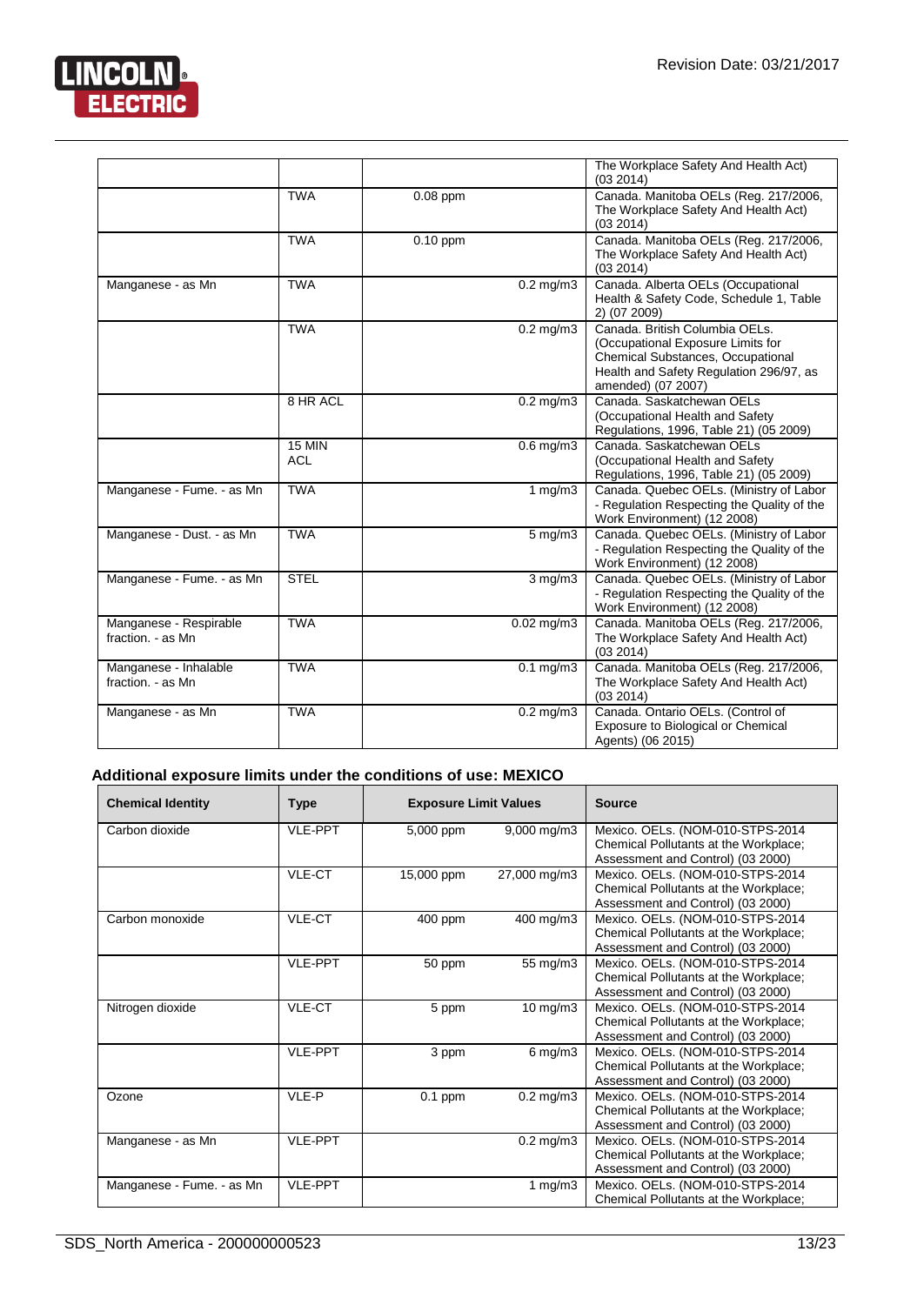![](_page_13_Picture_1.jpeg)

|                 |                                                   |           |                                                                                                                                                                                                                                                                                                                                       | Assessment and Control) (03 2000)                                                                                                                                                                                                                                                                                                                                                                                                                                                 |
|-----------------|---------------------------------------------------|-----------|---------------------------------------------------------------------------------------------------------------------------------------------------------------------------------------------------------------------------------------------------------------------------------------------------------------------------------------|-----------------------------------------------------------------------------------------------------------------------------------------------------------------------------------------------------------------------------------------------------------------------------------------------------------------------------------------------------------------------------------------------------------------------------------------------------------------------------------|
|                 |                                                   | VLE-CT    | $3$ mg/m $3$                                                                                                                                                                                                                                                                                                                          | Mexico. OELs. (NOM-010-STPS-2014<br>Chemical Pollutants at the Workplace;<br>Assessment and Control) (03 2000)                                                                                                                                                                                                                                                                                                                                                                    |
| <b>Controls</b> | <b>Appropriate Engineering</b>                    |           | Ventilation: Use enough ventilation, local exhaust at the arc, or both to<br>keep the fumes and gases from the worker's breathing zone and the<br>general area. Train the welder to keep his head out of the fumes. Keep<br>exposure as low as possible.                                                                              |                                                                                                                                                                                                                                                                                                                                                                                                                                                                                   |
|                 | <b>General information:</b>                       |           | Individual protection measures, such as personal protective equipment<br><b>Exposure Guidelines: Threshold Limit Values (TLVs) and Biological</b><br>of Government Industrial Hygienists (ACGIH). ACGIH Statement of<br>10 for information on potential fume constituents of health interest.<br>of Government Industrial Hygienists. | Exposure Indices (BEIs) are values published by the American Conference<br>Positions Regarding the TLVs® and BEIs® states that the TLV-TWA should<br>be used as a guide in the control of health hazards and should not be used<br>to indicate a fine line between safe and dangerous exposures. See Section<br>Threshold Limit Values are figures published by the American Conference<br>Maximum Fume Exposure Guideline™ (MFEG)™ for this product (based                       |
|                 |                                                   |           | on content of Manganese) is 0.4 mg/m3. This exposure guideline is<br>before utilizing or applying this guideline.                                                                                                                                                                                                                     | calculated using the most conservative value of the ACGIH TLV or OSHA<br>PEL for the stated substance. If your local applicable exposure limits are<br>lower than the ACGIH TLV or OSHA PEL for any of the metallic substances<br>listed in Section 2 or 3 of this SDS, you must take that into consideration                                                                                                                                                                     |
|                 | <b>Eye/face protection:</b>                       |           | for open arc processes - or follow the recommendations as specified in<br>ANSI Z49.1, Section 4, based on your process and settings. No specific<br>Shield others by providing appropriate screens and flash goggles.                                                                                                                 | Wear helmet or use face shield with filter lens shade number 12 or darker<br>lens shade recommendation for submerged arc or electroslag processes.                                                                                                                                                                                                                                                                                                                                |
|                 | <b>Skin Protection</b><br><b>Hand Protection:</b> | supplier. |                                                                                                                                                                                                                                                                                                                                       | Wear protective gloves. Suitable gloves can be recommended by the glove                                                                                                                                                                                                                                                                                                                                                                                                           |
| Other:          |                                                   |           | minimum this includes welder's gloves and a protective face shield, and<br>dark substantial clothing. Wear dry gloves free of holes or split seams.                                                                                                                                                                                   | Protective Clothing: Wear hand, head, and body protection which help to<br>prevent injury from radiation, sparks and electrical shock. See Z49.1. At a<br>may include arm protectors, aprons, hats, shoulder protection, as well as<br>Train the welder not to permit electrically live parts or electrodes to contact<br>skin or clothing or gloves if they are wet. Insulate yourself from the work<br>piece and ground using dry plywood, rubber mats or other dry insulation. |
|                 | <b>Respiratory Protection:</b>                    |           | approved respirator should be used unless exposure assessments are<br>below applicable exposure limits.                                                                                                                                                                                                                               | Keep your head out of fumes. Use enough ventilation and local exhaust to<br>keep fumes and gases from your breathing zone and the general area. An                                                                                                                                                                                                                                                                                                                                |
|                 | <b>Hygiene measures:</b>                          |           | and protective equipment to remove contaminants. Determine the<br>composition and quantity of fumes and gases to which workers are                                                                                                                                                                                                    | Do not eat, drink or smoke when using the product. Always observe good<br>personal hygiene measures, such as washing after handling the material<br>and before eating, drinking, and/or smoking. Routinely wash work clothing<br>exposed by taking an air sample from inside the welder's helmet if worn or                                                                                                                                                                       |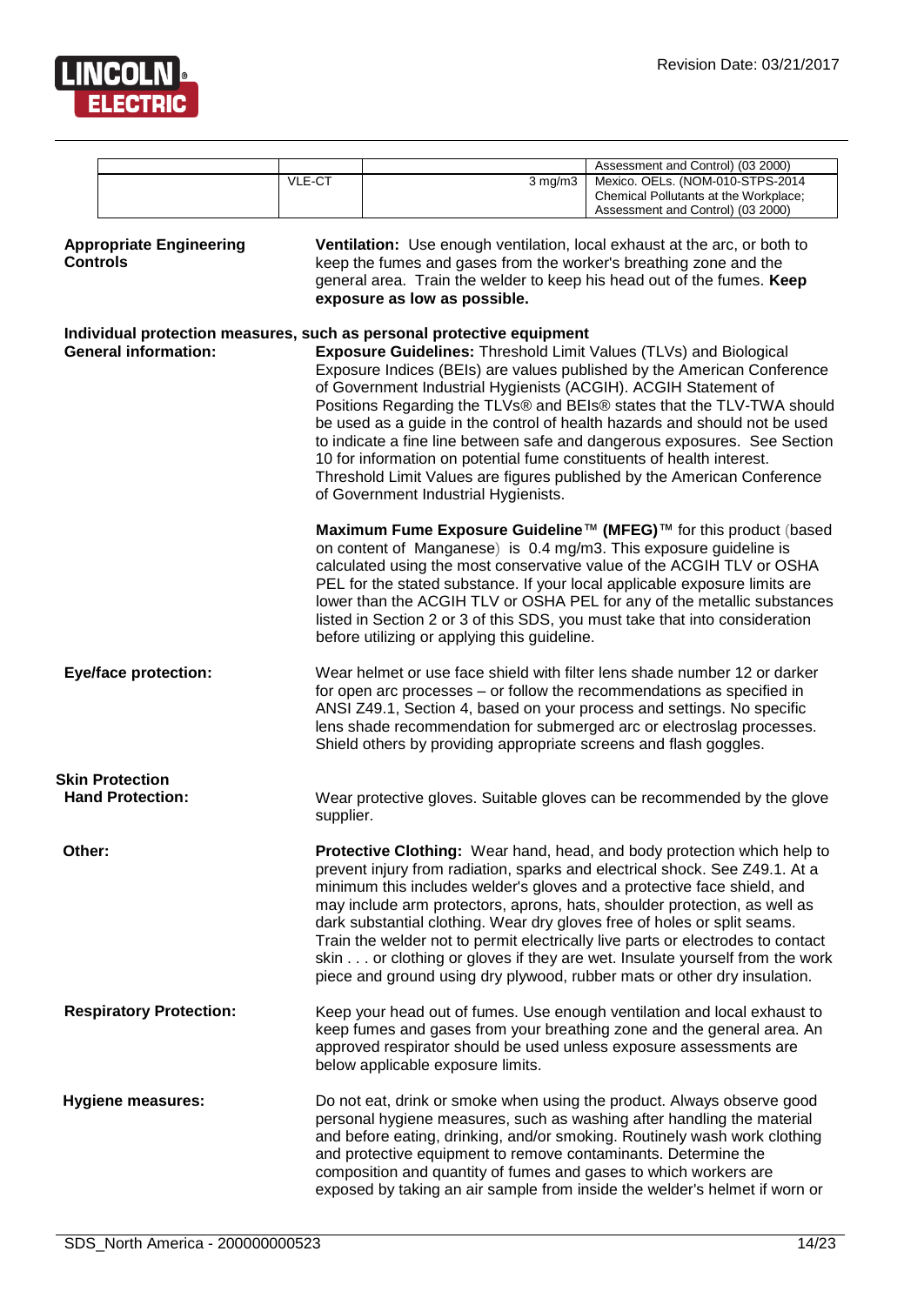![](_page_14_Picture_1.jpeg)

in the worker's breathing zone. Improve ventilation if exposures are not below limits. See ANSI/AWS F1.1, F1.2, F1.3 and F1.5, available from the American Welding Society, www.aws.org.

# **9. PHYSICAL AND CHEMICAL PROPERTIES**

| <b>Appearance:</b>                                    | Steel rod with extruded flux coating. |
|-------------------------------------------------------|---------------------------------------|
| <b>Physical state:</b>                                | Solid                                 |
| Form:                                                 | Solid                                 |
| Color:                                                | No data available.                    |
| Odor:                                                 | No data available.                    |
| Odor threshold:                                       | No data available.                    |
| pH:                                                   | No data available.                    |
| <b>Melting point/freezing point:</b>                  | No data available.                    |
| Initial boiling point and boiling<br>range:           | No data available.                    |
| <b>Flash Point:</b>                                   | No data available.                    |
| <b>Evaporation rate:</b>                              | No data available.                    |
| Flammability (solid, gas):                            | No data available.                    |
| Upper/lower limit on flammability or explosive limits |                                       |
| Flammability limit - upper (%):                       | No data available.                    |
| Flammability limit - lower (%):                       | No data available.                    |
| Explosive limit - upper (%):                          | No data available.                    |
| Explosive limit - lower (%):                          | No data available.                    |
| Vapor pressure:                                       | No data available.                    |
| Vapor density:                                        | No data available.                    |
| Density:                                              | No data available.                    |
| <b>Relative density:</b>                              | No data available.                    |
| Solubility(ies)                                       |                                       |
| <b>Solubility in water:</b>                           | No data available.                    |
| Solubility (other):                                   | No data available.                    |
| <b>Partition coefficient (n-</b><br>octanol/water):   | No data available.                    |
| <b>Auto-ignition temperature:</b>                     | No data available.                    |
| <b>Decomposition temperature:</b>                     | No data available.                    |
| <b>Viscosity:</b>                                     | No data available.                    |

# **10. STABILITY AND REACTIVITY**

| <b>Reactivity:</b>                            | The product is non-reactive under normal conditions of use, storage and<br>transport. |
|-----------------------------------------------|---------------------------------------------------------------------------------------|
| <b>Chemical Stability:</b>                    | Material is stable under normal conditions.                                           |
| <b>Possibility of hazardous</b><br>reactions: | None under normal conditions.                                                         |
| <b>Conditions to avoid:</b>                   | Avoid heat or contamination.                                                          |
| <b>Incompatible Materials:</b>                | Strong acids. Strong oxidizing substances. Strong bases.                              |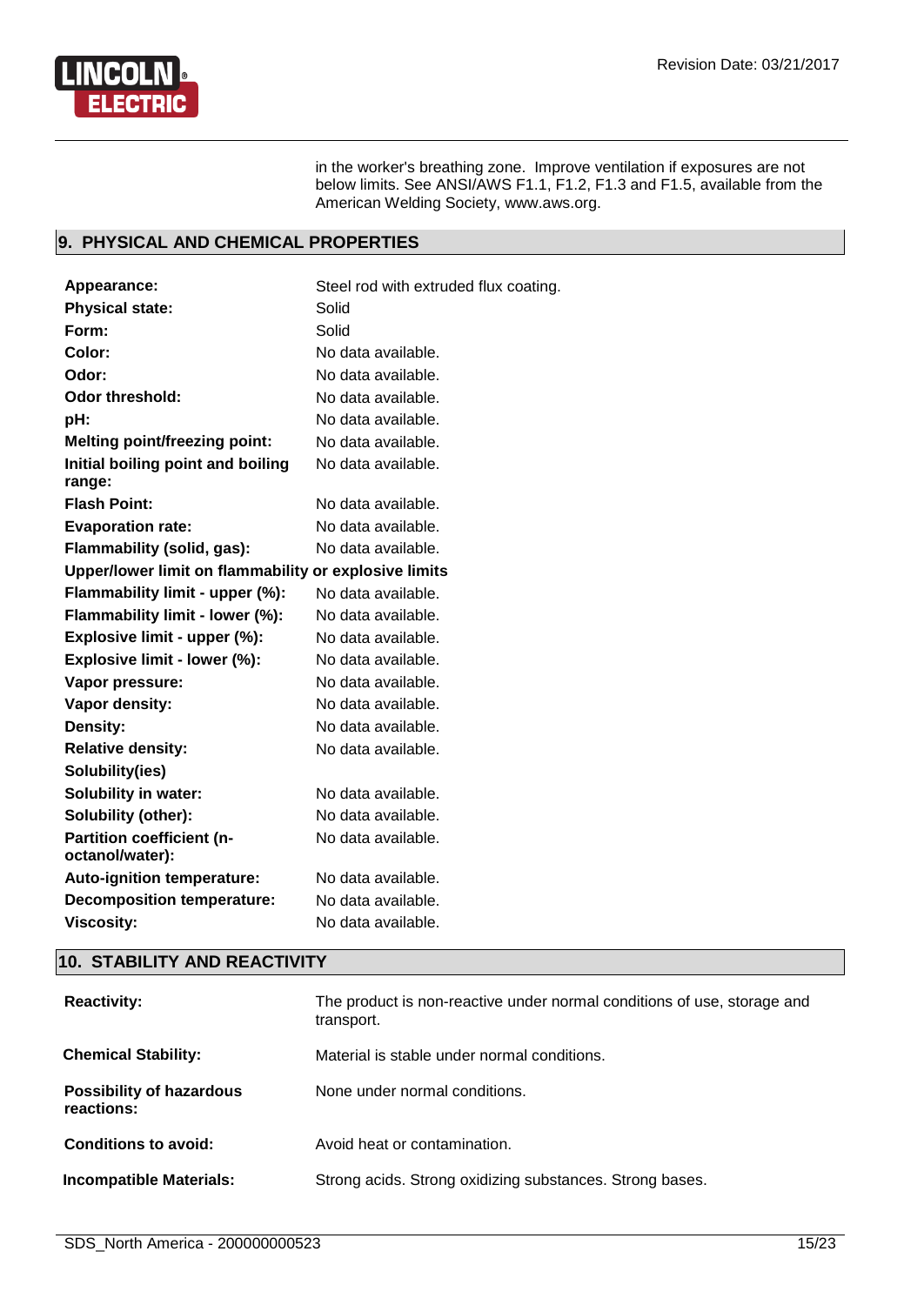![](_page_15_Picture_1.jpeg)

| <b>Hazardous Decomposition</b><br><b>Products:</b> | Fumes and gases from welding and allied processes cannot be classified<br>simply. The composition and quantity of both are dependent upon the metal<br>being welded, the process, procedure and electrodes used. Other<br>conditions which also influence the composition and quantity of the fumes<br>and gases to which workers may be exposed include: coatings on the metal<br>being welded (such as paint, plating, or galvanizing), the number of welders<br>and the volume of the worker area, the quality and amount of ventilation,<br>the position of the welder's head with respect to the fume plume, as well as<br>the presence of contaminants in the atmosphere (such as chlorinated<br>hydrocarbon vapors from cleaning and degreasing activities.)                                                                                                                                                                                                        |
|----------------------------------------------------|----------------------------------------------------------------------------------------------------------------------------------------------------------------------------------------------------------------------------------------------------------------------------------------------------------------------------------------------------------------------------------------------------------------------------------------------------------------------------------------------------------------------------------------------------------------------------------------------------------------------------------------------------------------------------------------------------------------------------------------------------------------------------------------------------------------------------------------------------------------------------------------------------------------------------------------------------------------------------|
|                                                    | When the electrode is consumed, the fume and gas decomposition<br>products generated are different in percent and form from the ingredients<br>listed in Section 3. Decomposition products of normal operation include<br>those originating from the volatilization, reaction, or oxidation of the<br>materials shown in Section 3, plus those from the base metal and coating,<br>etc., as noted above. Reasonably expected fume constituents produced<br>during arc welding include the oxides of iron, manganese and other metals<br>present in the welding consumable or base metal. Hexavalent chromium<br>compounds may be in the welding fume of consumables or base metals<br>which contain chromium. Gaseous and particulate fluoride may be in the<br>welding fume of consumables which contain fluoride. Gaseous reaction<br>products may include carbon monoxide and carbon dioxide. Ozone and<br>nitrogen oxides may be formed by the radiation from the arc. |

# **11. TOXICOLOGICAL INFORMATION**

### **Information on likely routes of exposure**

| Inhalation:          | Potential chronic health hazards related to the use of welding consumables<br>are most applicable to the inhalation route of exposure. Refer to Inhalation<br>statements in Section 11.                                                                                                                                                                                                                                                                                                                                                                                                                                                                                                                                                                                                                                                                                                                                                                                                                                                                                                                                                                                                                                                                       |
|----------------------|---------------------------------------------------------------------------------------------------------------------------------------------------------------------------------------------------------------------------------------------------------------------------------------------------------------------------------------------------------------------------------------------------------------------------------------------------------------------------------------------------------------------------------------------------------------------------------------------------------------------------------------------------------------------------------------------------------------------------------------------------------------------------------------------------------------------------------------------------------------------------------------------------------------------------------------------------------------------------------------------------------------------------------------------------------------------------------------------------------------------------------------------------------------------------------------------------------------------------------------------------------------|
| <b>Skin Contact:</b> | Arc rays can burn skin. Skin cancer has been reported.                                                                                                                                                                                                                                                                                                                                                                                                                                                                                                                                                                                                                                                                                                                                                                                                                                                                                                                                                                                                                                                                                                                                                                                                        |
| Eye contact:         | Arc rays can injure eyes.                                                                                                                                                                                                                                                                                                                                                                                                                                                                                                                                                                                                                                                                                                                                                                                                                                                                                                                                                                                                                                                                                                                                                                                                                                     |
| Ingestion:           | Health injuries from ingestion are not known or expected under normal use.                                                                                                                                                                                                                                                                                                                                                                                                                                                                                                                                                                                                                                                                                                                                                                                                                                                                                                                                                                                                                                                                                                                                                                                    |
|                      | Symptoms related to the physical, chemical and toxicological characteristics                                                                                                                                                                                                                                                                                                                                                                                                                                                                                                                                                                                                                                                                                                                                                                                                                                                                                                                                                                                                                                                                                                                                                                                  |
| Inhalation:          | Respiratory exposure to the crystalline silica present in this welding<br>electrode is not anticipated during normal use. Respiratory overexposure to<br>airborne crystalline silica is known to cause silicosis, a form of disabling<br>pulmonary fibrosis which can be progressive and may lead to death.<br>Crystalline silica is on the IARC (International Agency for Research on<br>Cancer) and NTP (National Toxicology Program) lists as posing a cancer<br>risk to humans. Note: All regional authorities do not use the same criteria<br>for assigning carcinogenic classifications to chemicals. For example, the<br>European Union (EU) CLP does not require classifying crystalline silica as<br>a carcinogenic compound. Short-term (acute) overexposure to fumes and<br>gases from welding and allied processes may result in discomfort such as<br>metal fume fever, dizziness, nausea, or dryness or irritation of nose, throat,<br>or eyes. May aggravate pre-existing respiratory problems (e.g. asthma,<br>emphysema). Long-term (chronic) overexposure to fumes and gases from<br>welding and allied processes can lead to siderosis (iron deposits in lung),<br>central nervous system effects, bronchitis and other pulmonary effects. |

# **Information on toxicological effects**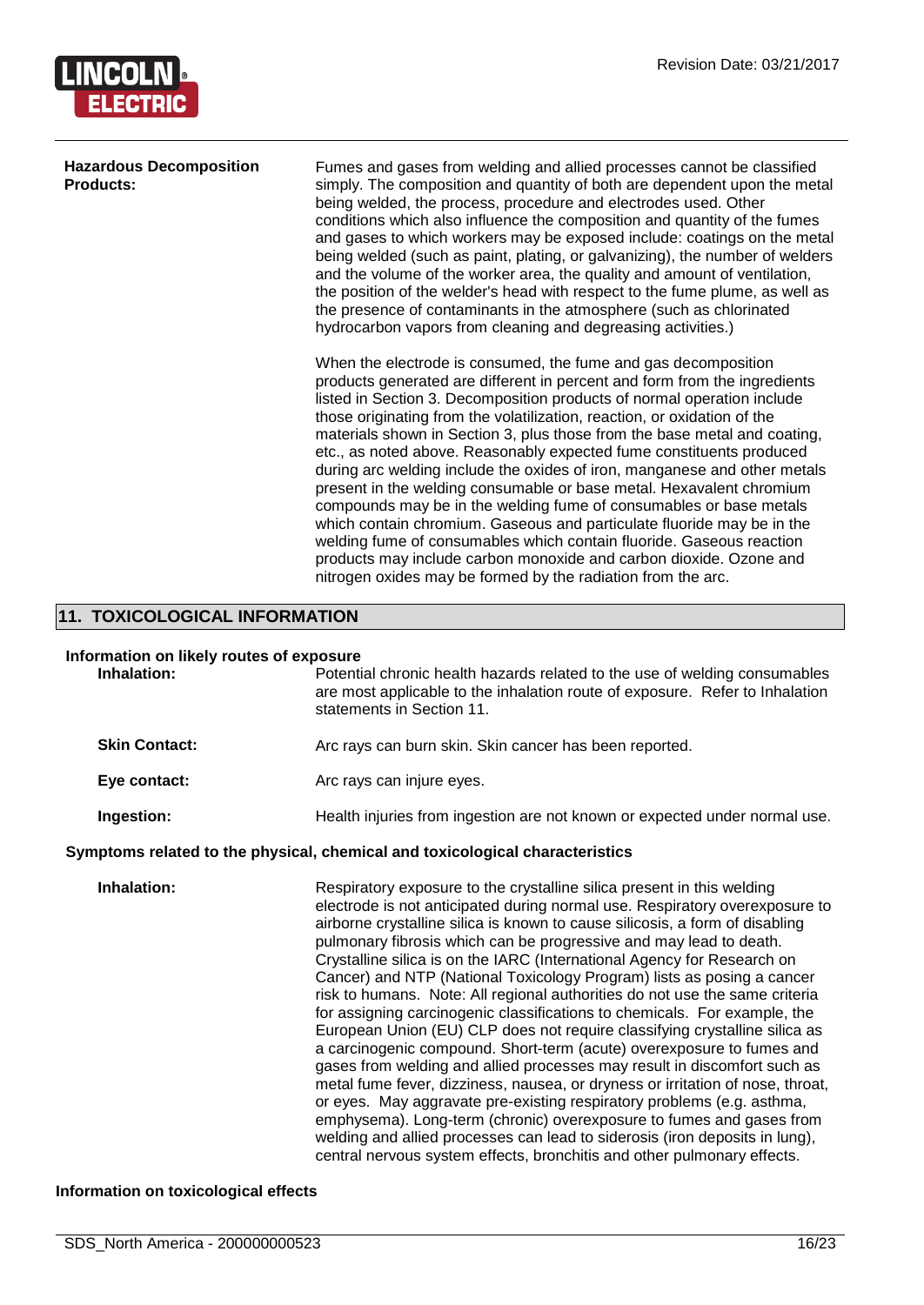![](_page_16_Picture_1.jpeg)

| Acute toxicity (list all possible routes of exposure)                                                         |                                                                                                                                                                                  |
|---------------------------------------------------------------------------------------------------------------|----------------------------------------------------------------------------------------------------------------------------------------------------------------------------------|
| Oral<br><b>Product:</b><br>Specified substance(s):                                                            | Not classified                                                                                                                                                                   |
| Iron<br>Limestone<br>Fluorides (as F)<br>Zircon<br>Sodium silicate<br>Carboxymethyl cellulose,<br>sodium salt | LD 50 (Rat): 98.6 g/kg<br>LD 50 (Rat): 6,450 mg/kg<br>LD 50 (Rat): 4,250 mg/kg<br>LD 50 (Rat): 3,200 mg/kg<br>LD 50 (Rat): 1.1 g/kg<br>LD 50 (Rat): 2,700 mg/kg                  |
| <b>Dermal</b><br><b>Product:</b>                                                                              | Not classified                                                                                                                                                                   |
| <b>Inhalation</b><br><b>Product:</b>                                                                          | Not classified                                                                                                                                                                   |
| Specified substance(s):<br>Carboxymethyl cellulose,<br>sodium salt                                            | LC 50 (Rat, 4 h): 5,800 mg/m3                                                                                                                                                    |
| <b>Repeated dose toxicity</b><br>Product:                                                                     | Not classified                                                                                                                                                                   |
| <b>Skin Corrosion/Irritation</b><br><b>Product:</b>                                                           | Not classified                                                                                                                                                                   |
| <b>Serious Eye Damage/Eye Irritation</b><br>Product:                                                          | Not classified                                                                                                                                                                   |
| <b>Respiratory or Skin Sensitization</b><br><b>Product:</b>                                                   | Not classified                                                                                                                                                                   |
| Carcinogenicity<br><b>Product:</b>                                                                            | Arc rays: Skin cancer has been reported.                                                                                                                                         |
| Titanium dioxide<br>Quartz                                                                                    | IARC Monographs on the Evaluation of Carcinogenic Risks to Humans:<br>Overall evaluation: 2B. Possibly carcinogenic to humans.<br>Overall evaluation: 1. Carcinogenic to humans. |
| Quartz                                                                                                        | US. National Toxicology Program (NTP) Report on Carcinogens:<br>Known To Be Human Carcinogen.                                                                                    |
|                                                                                                               | US. OSHA Specifically Regulated Substances (29 CFR 1910.1001-1050):                                                                                                              |
| Quartz                                                                                                        | Cancer                                                                                                                                                                           |
| <b>Germ Cell Mutagenicity</b><br>In vitro<br>Product:                                                         | Not classified                                                                                                                                                                   |
| In vivo<br><b>Product:</b>                                                                                    | Not classified                                                                                                                                                                   |
| <b>Reproductive toxicity</b><br>Product:                                                                      | Not classified                                                                                                                                                                   |
| <b>Specific Target Organ Toxicity - Single Exposure</b><br>Product:                                           | Not classified                                                                                                                                                                   |
|                                                                                                               |                                                                                                                                                                                  |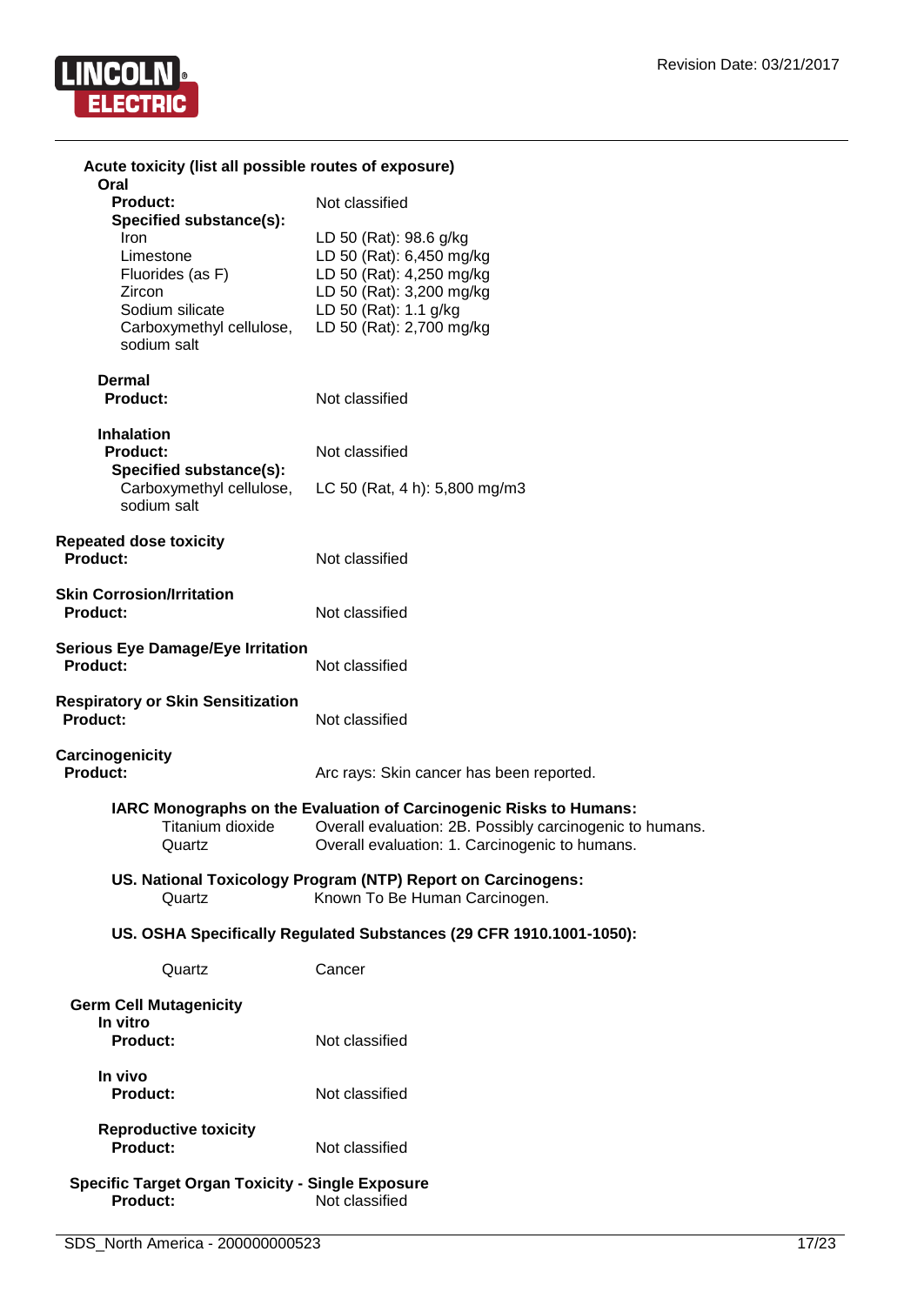![](_page_17_Picture_1.jpeg)

#### **Specific Target Organ Toxicity - Repeated Exposure Not classified**

**Aspiration Hazard**

**Not classified Other effects: Organic polymers may be used in the manufacture of various welding** consumables. Overexposure to their decomposition byproducts may result in a condition known as polymer fume fever. Polymer fume fever usually occurs within 4 to 8 hours of exposure with the presentation of flu like symptoms, including mild pulmonary irritation with or without an increase in body temperature. Signs of exposure can include an increase in white blood cell count. Resolution of symptoms typically occurs quickly, usually not lasting longer than 48 hours.

#### **Symptoms related to the physical, chemical and toxicological characteristics under the condition of use**

| Inhalation:<br>Specified substance(s): |                                                                                                                                                  |
|----------------------------------------|--------------------------------------------------------------------------------------------------------------------------------------------------|
| Manganese                              | Overexposure to manganese fumes may affect the brain and central<br>nervous system, resulting in poor coordination, difficulty speaking, and arm |
|                                        | or leg tremor. This condition can be irreversible.                                                                                               |

#### **Additional toxicological Information under the conditions of use:**

| <b>Acute toxicity</b><br><b>Inhalation</b><br>Specified substance(s): |                                                                                                                              |
|-----------------------------------------------------------------------|------------------------------------------------------------------------------------------------------------------------------|
| Carbon dioxide<br>Carbon monoxide<br>Nitrogen dioxide<br>Ozone        | LC Lo (Human, 5 min): 90000 ppm<br>LC 50 (Rat, 4 h): 1,300 mg/l<br>LC 50 (Rat, 4 h): 88 ppm<br>LC Lo (Human, 30 min): 50 ppm |
| Other effects:<br>Specified substance(s):                             |                                                                                                                              |

| Asphyxia                           |
|------------------------------------|
| Carboxyhemoglobinemia              |
| Lower respiratory tract irritation |
|                                    |

### **12. ECOLOGICAL INFORMATION**

#### **Ecotoxicity**

| Acute hazards to the aquatic environment:<br>Fish |                                                                    |
|---------------------------------------------------|--------------------------------------------------------------------|
| <b>Product:</b><br>Specified substance(s):        | Not classified                                                     |
| Sodium silicate                                   | LC 50 (Western mosquitofish (Gambusia affinis), 96 h): 1,800 mg/l  |
| <b>Aquatic Invertebrates</b>                      |                                                                    |
| Product:                                          | Not classified                                                     |
| Specified substance(s):                           |                                                                    |
| Manganese                                         | EC 50 (Water flea (Daphnia magna), 48 h): 40 mg/l                  |
| Sodium silicate                                   | EC 50 (Water flea (Ceriodaphnia dubia), 48 h): 22.94 - 49.01 mg/l  |
| Carboxymethyl cellulose,<br>sodium salt           | EC 50 (Water flea (Ceriodaphnia dubia), 48 h): 46.04 - 165.37 mg/l |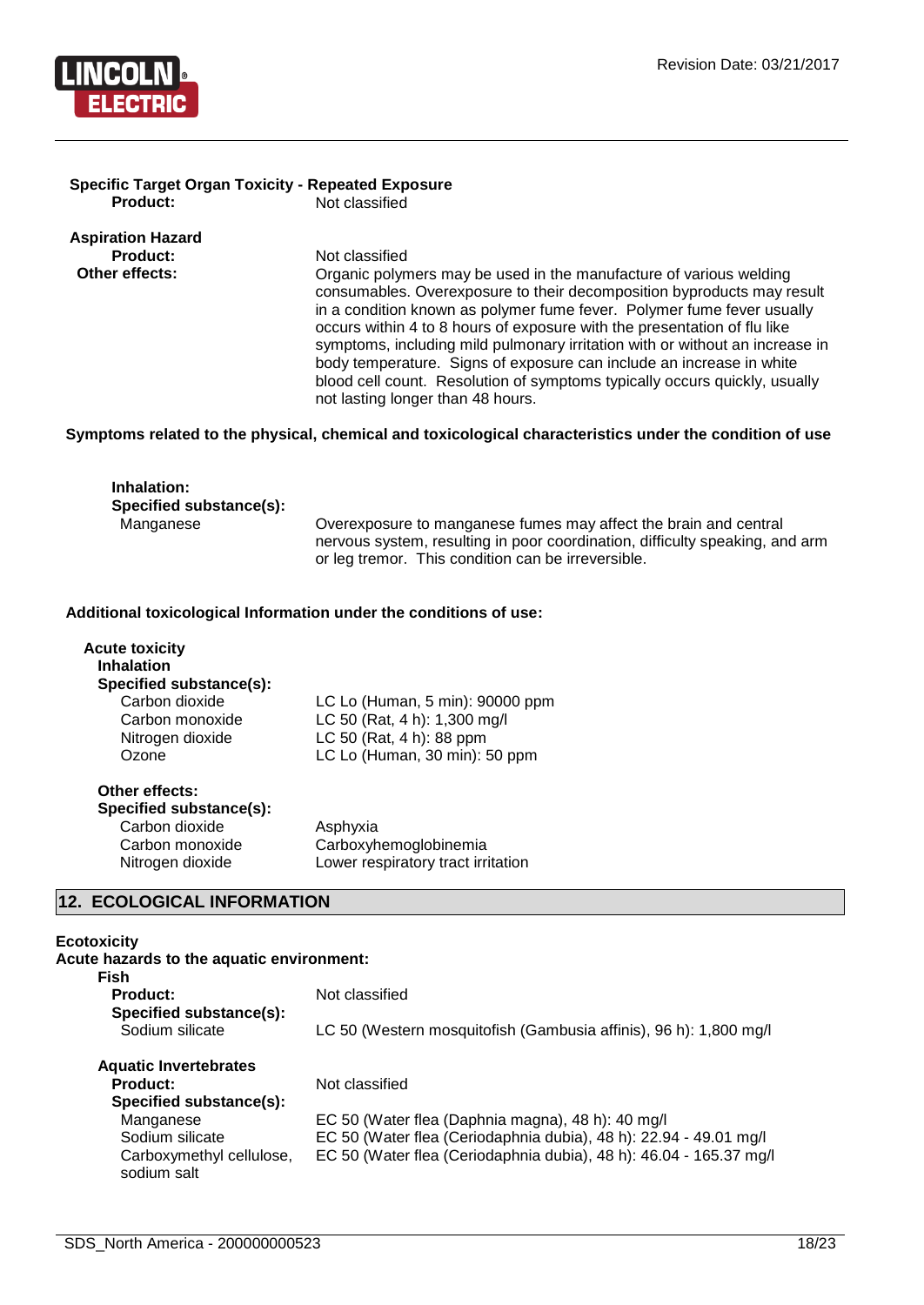![](_page_18_Picture_1.jpeg)

| Chronic hazards to the aquatic environment:                                                                |                    |  |
|------------------------------------------------------------------------------------------------------------|--------------------|--|
| Fish<br><b>Product:</b>                                                                                    | Not classified     |  |
| <b>Aquatic Invertebrates</b><br>Product:                                                                   | Not classified     |  |
| <b>Toxicity to Aquatic Plants</b><br>Product:                                                              | Not classified     |  |
| <b>Persistence and Degradability</b><br><b>Biodegradation</b><br>Product:                                  | No data available. |  |
| <b>Bioaccumulative potential</b><br><b>Bioconcentration Factor (BCF)</b><br>Product:<br>No data available. |                    |  |
| <b>Mobility in soil:</b>                                                                                   | No data available. |  |

# **13. DISPOSAL CONSIDERATIONS**

| <b>General information:</b>    | The generation of waste should be avoided or minimized whenever<br>possible. When practical, recycle in an environmentally acceptable,<br>regulatory compliant manner.  Dispose of non-recyclable products in<br>accordance with all applicable Federal, State, Provincial, and Local<br>requirements. |
|--------------------------------|--------------------------------------------------------------------------------------------------------------------------------------------------------------------------------------------------------------------------------------------------------------------------------------------------------|
| <b>Disposal instructions:</b>  | Dispose of this material and its container to hazardous or special waste<br>collection point.                                                                                                                                                                                                          |
| <b>Contaminated Packaging:</b> | Dispose of contents/container to an appropriate treatment and disposal<br>facility in accordance with applicable laws and regulations, and product<br>characteristics at time of disposal.                                                                                                             |

# **14. TRANSPORT INFORMATION**

| <b>DOT</b><br>UN Number:          |                         |
|-----------------------------------|-------------------------|
| <b>UN Proper Shipping Name:</b>   | NOT DG REGULATED        |
| <b>Transport Hazard Class(es)</b> |                         |
| Class:                            | NR.                     |
| $Label(s)$ :                      |                         |
| Packing Group:                    |                         |
| Marine Pollutant:                 | Nο                      |
| <b>IMDG</b>                       |                         |
| UN Number:                        |                         |
| <b>UN Proper Shipping Name:</b>   | <b>NOT DG REGULATED</b> |
| <b>Transport Hazard Class(es)</b> |                         |
| Class:                            | ΝR                      |
| $Label(s)$ :                      |                         |
| EmS No.:                          |                         |
| Packing Group:                    |                         |
| Marine Pollutant:                 |                         |

#### **IATA**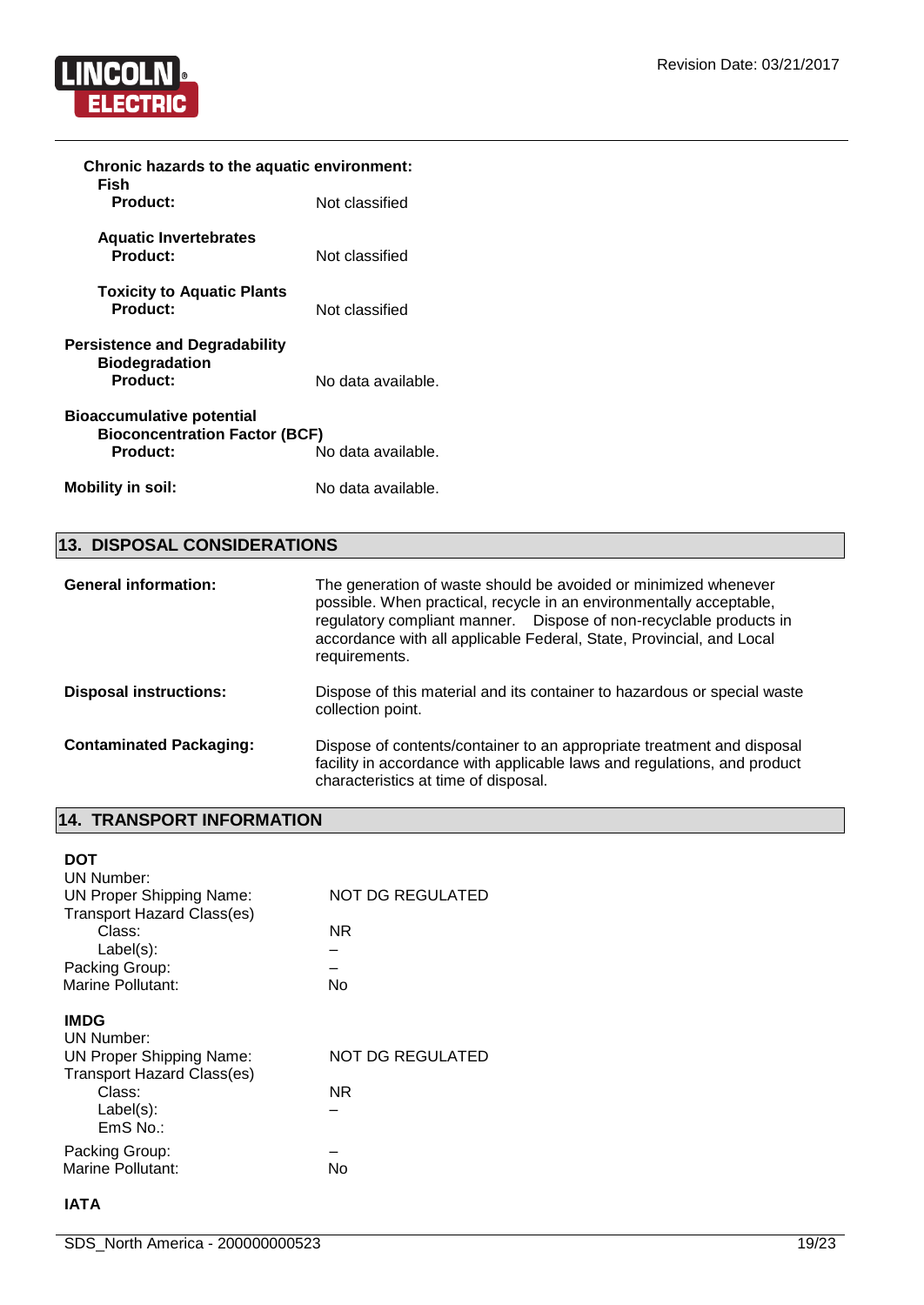![](_page_19_Picture_1.jpeg)

| UN Number:<br>Proper Shipping Name:<br>Transport Hazard Class(es): | <b>NOT DG REGULATED</b> |
|--------------------------------------------------------------------|-------------------------|
| Class:<br>$Label(s)$ :                                             | NR.                     |
| Packing Group:                                                     |                         |
| Marine Pollutant:                                                  | No.                     |
| Cargo aircraft only:                                               | Allowed.                |
| <b>TDG</b>                                                         |                         |
| UN Number:                                                         |                         |
| <b>UN Proper Shipping Name:</b>                                    | NOT DG REGULATED        |
| <b>Transport Hazard Class(es)</b>                                  |                         |
| Class:                                                             | NR.                     |
| $Label(s)$ :                                                       |                         |
| Packing Group:                                                     |                         |
| <b>Marine Pollutant:</b>                                           | No                      |
|                                                                    |                         |

# **15. REGULATORY INFORMATION**

#### **US Federal Regulations**

**TSCA Section 12(b) Export Notification (40 CFR 707, Subpt. D)** None present or none present in regulated quantities.

#### **US. OSHA Specifically Regulated Substances (29 CFR 1910.1001-1050)**

| Chemical Identitv |  |
|-------------------|--|
| Quartz            |  |

**OSHA hazard(s)** kidney effects lung effects immune system effects **Cancer** 

#### **CERCLA Hazardous Substance List (40 CFR 302.4):**

| <b>Chemical Identity</b> | Reportable quantity                                     |
|--------------------------|---------------------------------------------------------|
| Manganese                | Included in the regulation but with no data values. See |
|                          | regulation for further details.                         |

#### **Superfund Amendments and Reauthorization Act of 1986 (SARA)**

**Hazard categories** Not listed.

**SARA 302 Extremely Hazardous Substance** None present or none present in regulated quantities.

#### **SARA 304 Emergency Release Notification**

| <b>Chemical Identity</b> | Reportable quantity                                     |
|--------------------------|---------------------------------------------------------|
| Manganese                | Included in the regulation but with no data values. See |
|                          | regulation for further details.                         |

| <b>SARA 311/312 Hazardous Chemical</b> |                                    |
|----------------------------------------|------------------------------------|
| <b>Chemical Identity</b>               | <b>Threshold Planning Quantity</b> |
| <b>Iron</b>                            | 10000 lbs                          |
| Limestone                              | 10000 lbs                          |
| Fluorides (as F)                       | 10000 lbs                          |
| Titanium dioxide                       | 10000 lbs                          |
| Manganese                              | 10000 lbs                          |
| Zircon                                 | 10000 lbs                          |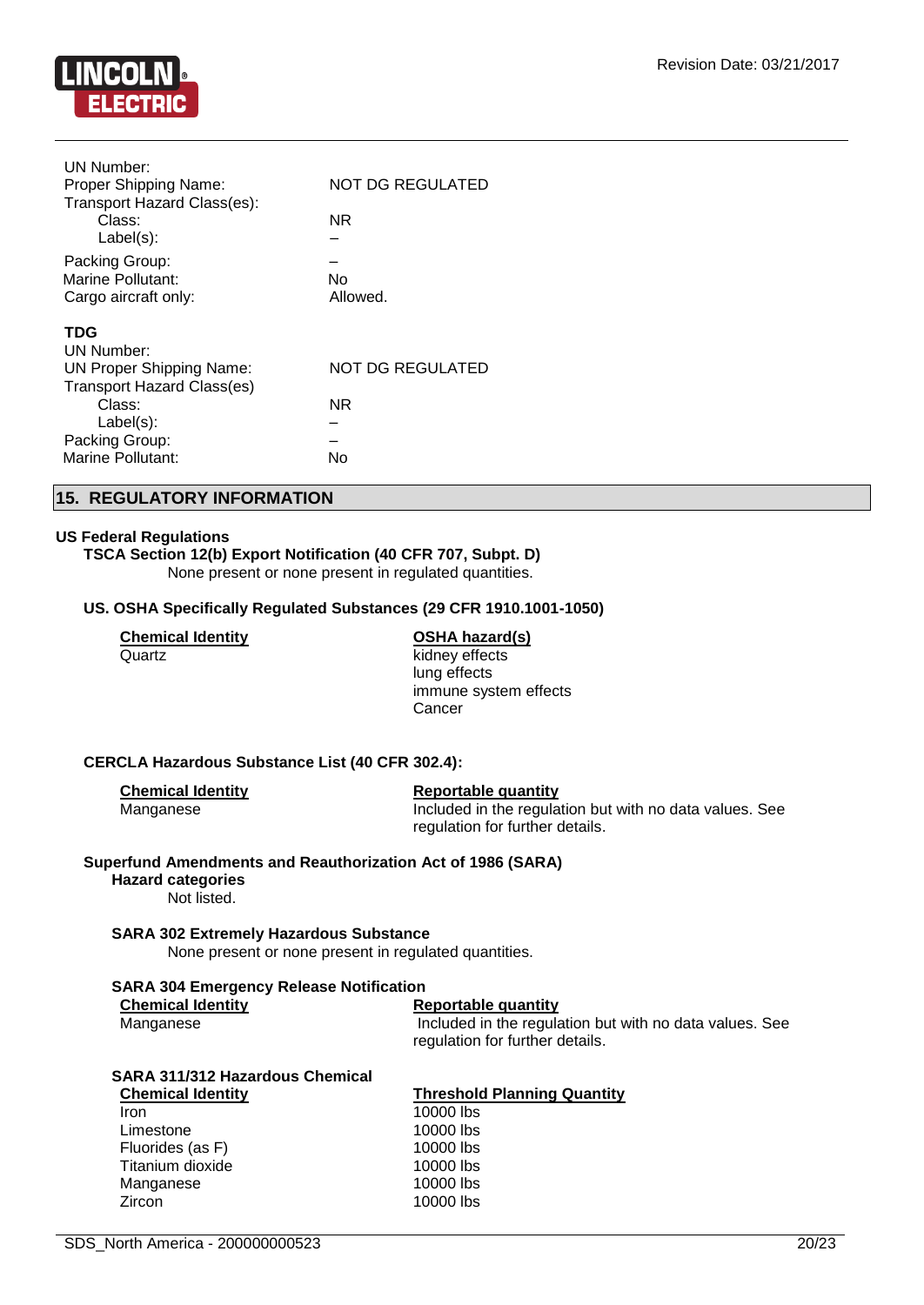![](_page_20_Picture_1.jpeg)

| Sodium silicate                      | 10000 lbs |
|--------------------------------------|-----------|
| Potassium silicate                   | 10000 lbs |
| Silicon                              | 10000 lbs |
| Quartz                               | 10000 lbs |
| Hydroxyethyl cellulose               | 10000 lbs |
| Carboxymethyl cellulose, sodium salt | 10000 lbs |
| Kaolin                               | 10000 lbs |
| Lithium oxide                        | 10000 lbs |

#### **SARA 313 (TRI Reporting)**

|                          | <b>Reporting threshold</b> | Reporting threshold for      |
|--------------------------|----------------------------|------------------------------|
| <b>Chemical Identity</b> | for other users            | manufacturing and processing |
| Manganese                | 10000 lbs                  | 25000 lbs.                   |

**Clean Water Act Section 311 Hazardous Substances (40 CFR 117.3)** None present or none present in regulated quantities.

**Clean Air Act (CAA) Section 112(r) Accidental Release Prevention (40 CFR 68.130):** None present or none present in regulated quantities.

#### **US State Regulations**

#### **US. California Proposition 65**

This product contains chemical(s) known to the State of California to cause cancer and/or to cause birth defects or other reproductive harm.

Titanium dioxide Carcinogenic. Quartz **Carcinogenic.** 

**WARNING:** This product contains or produces a chemical known to the State of California to cause cancer and birth defects (or other reproductive harm). (California Health & Safety Code Section 25249.5 et seq.)

### **US. New Jersey Worker and Community Right-to-Know Act**

**Chemical Identity Limestone** Fluorides (as F) Titanium dioxide **Manganese** Silicon **Quartz** 

**US. Massachusetts RTK - Substance List Chemical Identity Quartz** 

**US. Pennsylvania RTK - Hazardous Substances Chemical Identity**

Limestone Fluorides (as F) Titanium dioxide Manganese **Silicon** 

#### **US. Rhode Island RTK**

No ingredient regulated by RI Right-to-Know Law present.

**Canada Federal Regulations List of Toxic Substances (CEPA, Schedule 1)**

#### **Chemical Identity**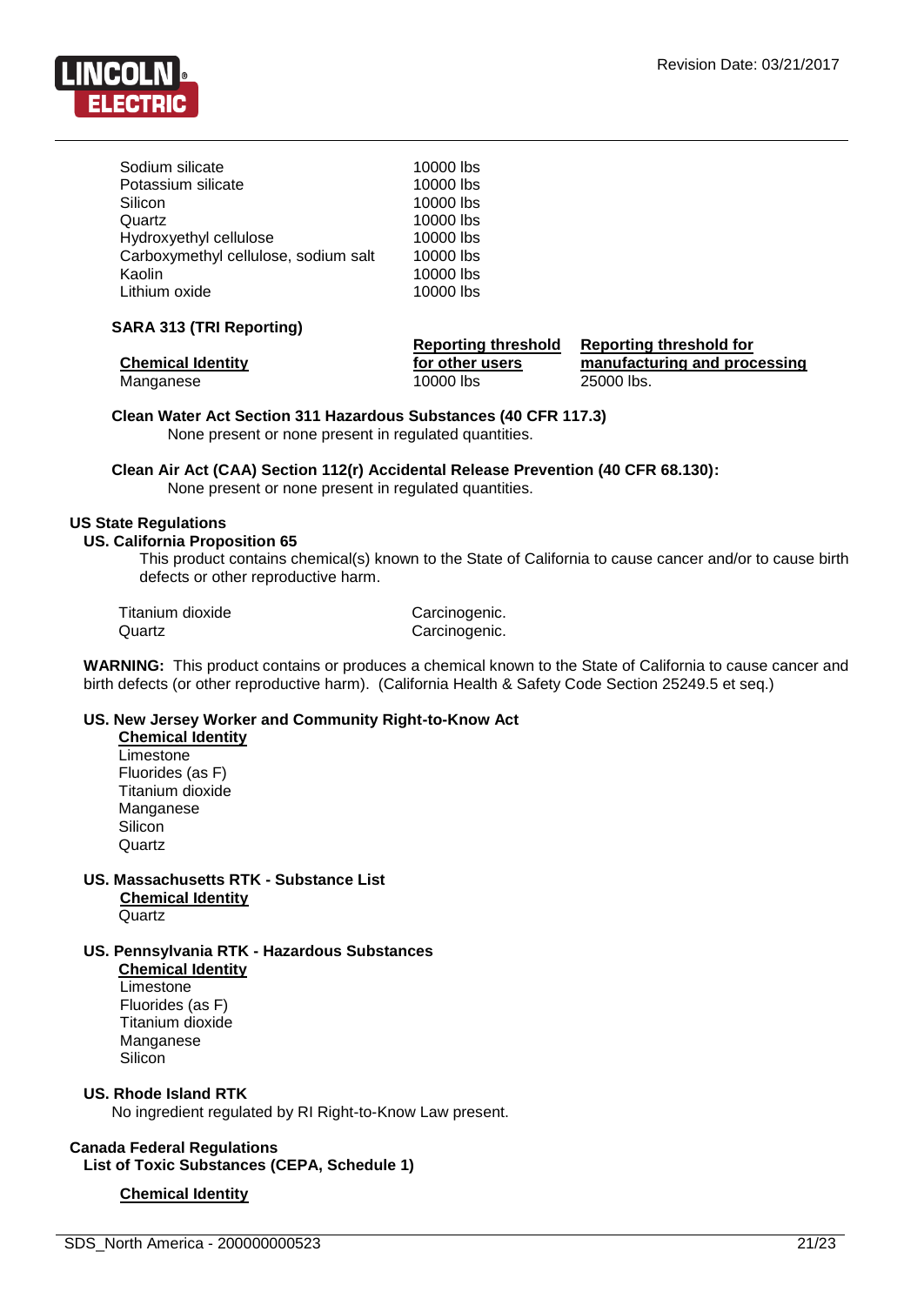![](_page_21_Picture_1.jpeg)

Fluorides (as F) Titanium dioxide Kaolin

#### **Export Control List (CEPA 1999, Schedule 3)** Not Regulated

#### **National Pollutant Release Inventory (NPRI)**

**Canada. National Pollutant Release Inventory (NPRI) Substances, Part 5, VOCs with Additional Reporting Requirements** NPRI PT5 Not Regulated

**Canada. Canadian Environmental Protection Act (CEPA). National Pollutant Release Inventory (NPRI) (Parts 1-4)**

NPRI Not Regulated

#### **Greenhouse Gases**

Not Regulated

#### **Controlled Drugs and Substances Act**

| CA CDSI    | Not Regulated |
|------------|---------------|
| CA CDSII   | Not Regulated |
| CA CDSIII  | Not Regulated |
| CA CDSIV   | Not Regulated |
| CA CDSV    | Not Regulated |
| CA CDSVII  | Not Regulated |
| CA CDSVIII | Not Regulated |
|            |               |

#### **Precursor Control Regulations**

Not Regulated

**Mexico. Substances subject to reporting for the pollutant release and transfer registry (PRTR):** not applicable

#### **Inventory Status:**

| Australia AICS:                          | On or in compliance with the inventory                            |
|------------------------------------------|-------------------------------------------------------------------|
| Canada DSL Inventory List:               | One or more components are not listed or are exempt from listing. |
| EINECS, ELINCS or NLP:                   | One or more components are not listed or are exempt from listing. |
| Japan (ENCS) List:                       | One or more components are not listed or are exempt from listing. |
| China Inv. Existing Chemical Substances: | On or in compliance with the inventory                            |
| Korea Existing Chemicals Inv. (KECI):    | On or in compliance with the inventory                            |
| Canada NDSL Inventory:                   | One or more components are not listed or are exempt from listing. |
| Philippines PICCS:                       | On or in compliance with the inventory                            |
| <b>US TSCA Inventory:</b>                | On or in compliance with the inventory                            |
| New Zealand Inventory of Chemicals:      | On or in compliance with the inventory                            |
| Japan ISHL Listing:                      | One or more components are not listed or are exempt from listing. |
| Japan Pharmacopoeia Listing:             | One or more components are not listed or are exempt from listing. |
| Mexico INSQ:                             | One or more components are not listed or are exempt from listing. |
| Ontario Inventory:                       | One or more components are not listed or are exempt from listing. |
| Taiwan Chemical Substance Inventory:     | One or more components are not listed or are exempt from listing. |

# **16. OTHER INFORMATION**

#### **Definitions:**